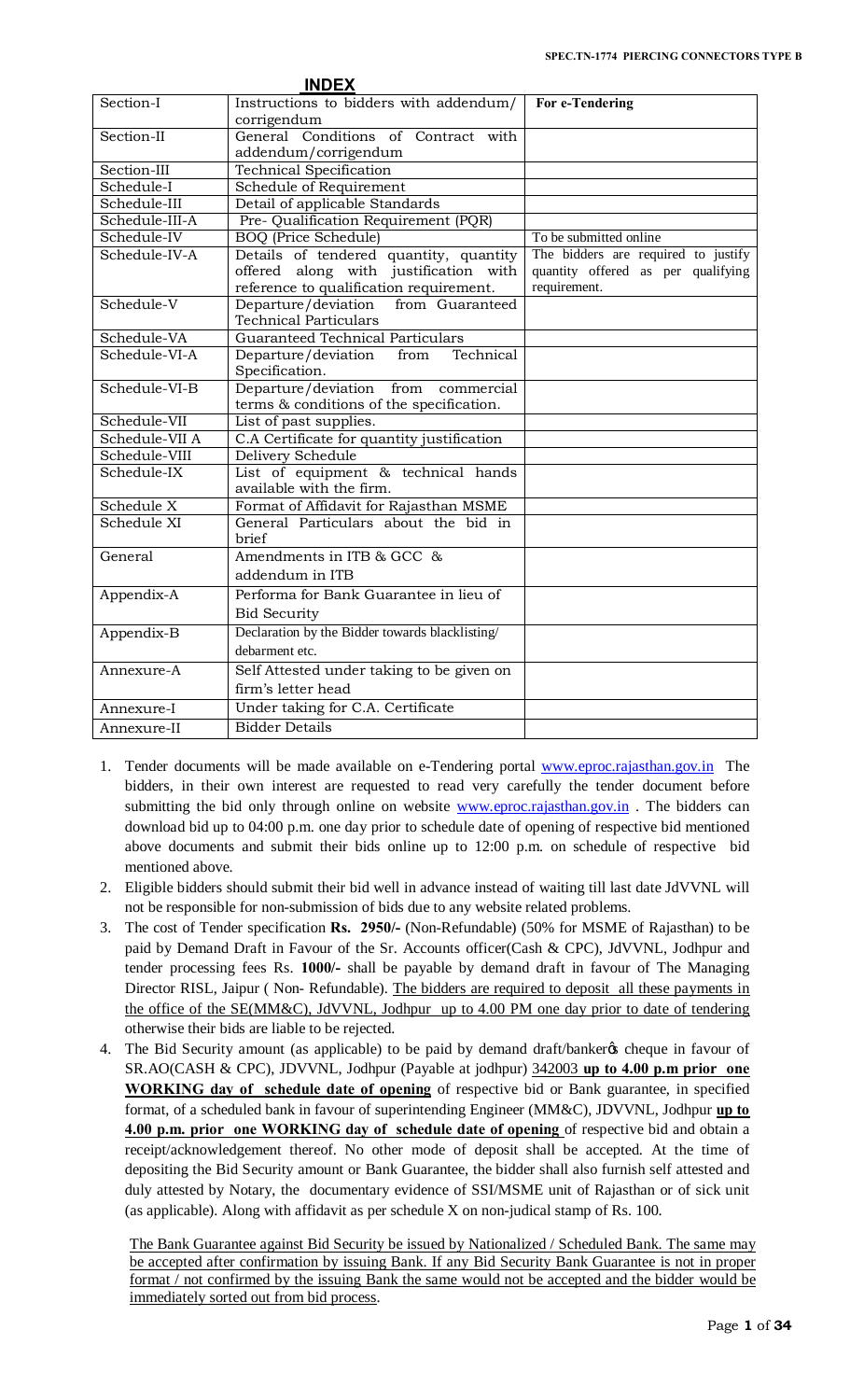

### **JODHPUR VIDYUT VITARAN NIGAM LIMITED (MATERIAL MANAGEMENT & CONTRACT) NEW POWER HOUSE, INDUSTRIAL AREA, JODHPUR -342003 TELEPHONE: 0291-2742223/ FAX: 0291-2746539/E-mail-[semmcjdvvnl@gmail.com](mailto:semmcjdvvnl@gmail.com) Corporate Identity Number (CIN)-U40109RJ2000SGC016483 GST No. 08AAACJ8578R1ZJ** ---------------------------------------------------------------------------------------------------

# **TENDER SPECIFICATION NO. JdVVNL/SE(MM&C)/EIIAII/ TN-1774**

### Tenders are hereby invited in e-tender system for purchase of **NFC TYPE INSULATION PIERCING CONNECTOR TYPE-B .** Tenders are to be submitted online in electronic format on website **[http:eproc.rajasthan.gov.in](http://www.eproc.rajasthan.gov.in/nicgep/app)**.

The details are as under-

| S.No. | Name of Item                                            | Quantity   | <b>Estimated Unit</b><br><b>F.O.R.</b><br><b>Destination</b><br><b>Price</b> |
|-------|---------------------------------------------------------|------------|------------------------------------------------------------------------------|
|       | NFC TYPE INSULATION PIERCING<br><b>CONNECTOR TYPE B</b> | 19380 Nos. | <b>Rs.</b> 55.00                                                             |

| A           | NIT No.             | TN-1774                                               |
|-------------|---------------------|-------------------------------------------------------|
| B           | Cost of             | Rs. 2,950.00 (Two Thousand Nine Hundred & Fifty only) |
|             | Specification       | (50% for MSME of Rajasthan)                           |
| $\mathbf C$ | Processing of RISL  | Rs. 1,000.00 (One Thousand only)                      |
| D           | Bid security        | General Bidder: Rs 21318                              |
|             |                     | Sick Unit of Rajasthan: Rs 10659                      |
|             |                     | SSI unit of Rajasthan: Rs. 5329.50*                   |
|             |                     |                                                       |
| E           | Validity            | 120 days from the next date of opening of techno-     |
|             |                     | commercial bid.                                       |
|             |                     |                                                       |
| F           | Base date for price | <b>Firm Price</b>                                     |
|             | variation           |                                                       |

The micro , small & Medium Scale Industries of Rajasthan and sick Industries , other than Small Scale Industries , whose cases are pending before the Board of Industrial and Financial Reconstructioon (BIFR) shall furnish self attested documentary evidence duly attested by notary to claim the above.

# **IMPORTANT DATES**

| <b>S.N.</b> | <b>Events</b>                  | Date & Time          | Location                         |
|-------------|--------------------------------|----------------------|----------------------------------|
| 1           | Date of downloading of tender  | Up to 21.02.2022     | www.jdvynl.com &                 |
|             | specifications                 | $(4:00 \text{ PM})$  | http:eproc.rajasthan.gov.in      |
| 2           | Deposit of cost of Tender      | Up to 21.02.2022     | Office of Sr. A.O (Cash & CPC) / |
|             | Specifications & Performa of   | $(4:00 \text{ PM})$  | SE (MM&C), JdVVNL, New Power     |
|             | Bid Securing Declaration and   |                      | House, Industrial Area, Jodhpur  |
|             | furnishing of Processing fee   |                      |                                  |
| 3           | Last Date & time of submission | Up to 22.02.2022     | http:eproc.rajasthan.gov.in      |
|             | of electronic bid              | $(12:00 \text{ PM})$ |                                  |
| 4           | Opening of Technical Bid       | 22.02.2022           | http:eproc.rajasthan.gov.in      |
|             |                                | $(3:00 \text{ PM})$  |                                  |
| 5.          | Opening of Price Bid           | To be intimated      | http:eproc.rajasthan.gov.in      |
|             |                                | separately to the    |                                  |
|             |                                | qualified            |                                  |
|             |                                | bidders              |                                  |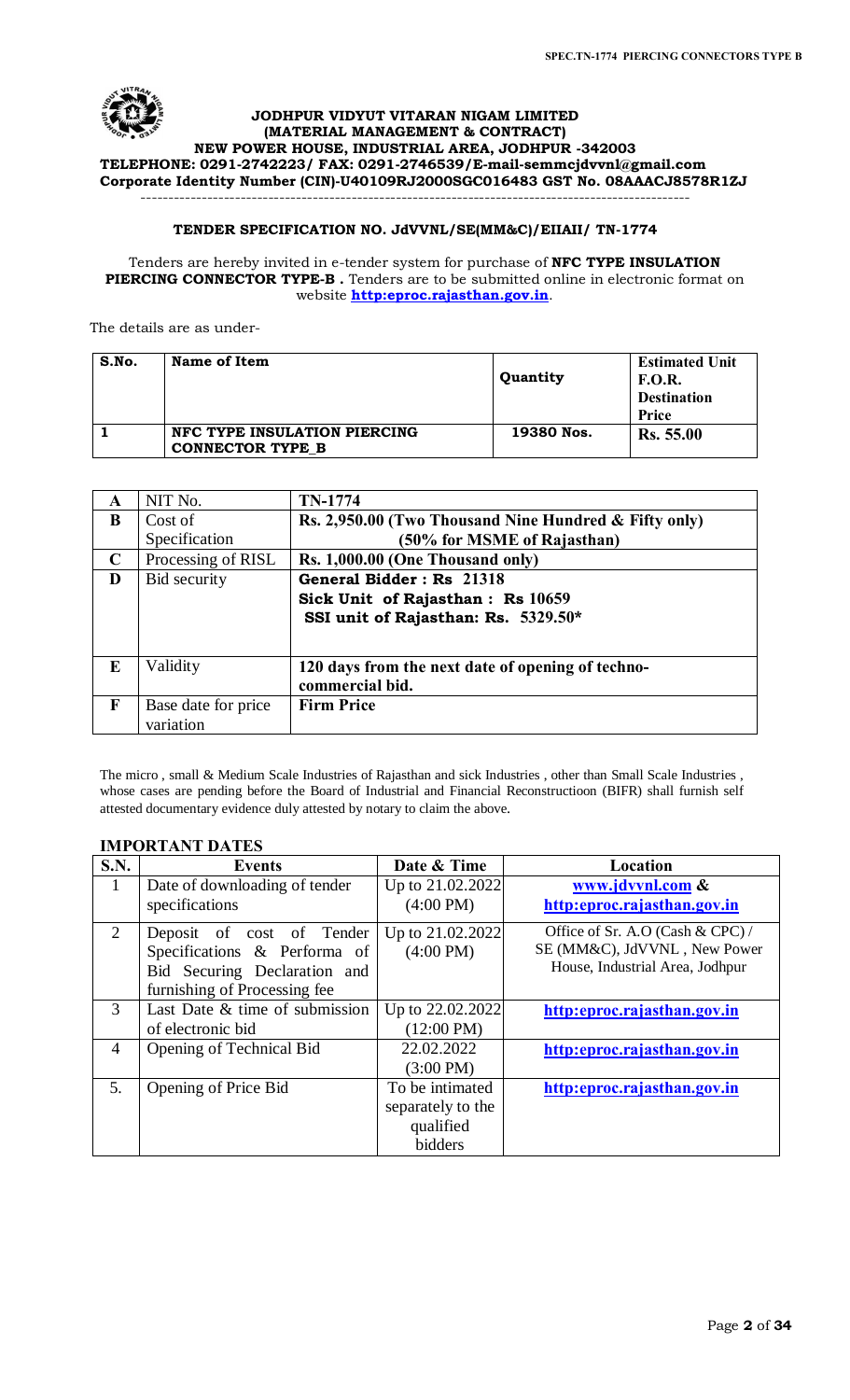### **SECTION-III**

**TECHNICAL SPECIFICATION AND REQUIREMENT OF L.T. INSULATION PIERCING CONNECTORS TYPE- B SUITABLE FOR LT XLPE INSULATED AERIAL BUNCHED CABLES WITH BARE MESSENGER WIRE FOR LT OVER HEAD LINES SUITABLE FOR WORKING VOLTAGE UPTO & INCLUDING 1100 VOLTS AGAINST TN- 1774**.

## **1. SCOPE :**

 1.1 This specification covers manufacture, testing before dispatch, supply and delivery F.O.R. Destination of L T Insulation Piercing connector suitable for LT XLPE Insulated Aerial Bunched Cables with bare Messenger Wire for LT Overhead lines suitable for working voltage up to & including 1100 Volts as per relevant NFC Standard.

The Insulation Piercing Connectors shall be supplied along with Nuts, Bolts, Washers. The requirement of L T Insulation Piercing connector shall be as per schedule of requirement annexed with this section at Annexure-I. It may be noted that the quantity in the schedule is tentative and may vary at the time of placement of order.

## **2. APPLICABLE STANDARDS:**

Unless otherwise stipulated in this specification the following standards with latest amendments shall be applicable :

| S.No. | Particulars  |                                       |
|-------|--------------|---------------------------------------|
|       | NFC - 33-020 | <b>Insulation Piercing Connectors</b> |
|       | NFC - 33-209 | LV Aerial Bunched Cable               |
|       | NFC - 33-004 | Electrical Ageing Test                |
|       | NFC - 20-540 | Environment Testing for outdoor       |
|       | IS 14255     | LV Aerial Bunched Cable               |

## **3. CLIMATIC CONDITIONS:**

| S.No.          | <b>Particulars</b>                                  | <b>Details</b> |
|----------------|-----------------------------------------------------|----------------|
|                | Peak ambient temperature in shade                   | $50 \deg.C$    |
| 2              | ambiant<br>Maximumaverage                           | $50$ deg. $C$  |
|                | temperature in a 24 hours period in shade           |                |
| 3              | Min. ambient air temperature in shade               | $5$ deg. $C$   |
| 4              | Maximum temperature attainable by an object exposed | $60$ deg. $C$  |
|                | to sun.                                             |                |
| 5              | Maximum relative humidity.                          | 90%            |
| 6              | thunder<br>Average number<br>of<br>storm            | 40             |
|                | days per annum.                                     |                |
| $\overline{7}$ | Average<br>number<br>of<br>days<br>rainy            | 100            |
|                | per annum.                                          |                |
| 8              | Average annual rain fall                            | 10 to 100 cm   |
| 9              | Number of months of tropical monsoon conditions.    | 4 months       |
|                |                                                     |                |
| 10             | Maximum wind pressure                               | 100kg/mtrsq    |
| 11             | Altitude not exceeding                              | 1000 m         |

### **4. GENERAL REQUIREMENTS:**

The L.T. Insulating Piercing Connectors are used for making Tee or Tap off connections to LT XLPE Insulated Aerial Bunched Cables suitable up to 1.1 KV, service voltage 0.6 KV. The L.T. Insulation Piercing Connectors are designed to make a connection between the uncut main conductor & a branch cable conductor without removing the insulation and with single tightening. The IPC will first pierce the insulation, then make good electrical contact between the main & the branch conductor while simultaneously insulating & sealing the connection. The teeth of IPC shall be compatible with aluminum phase conductor or aluminum alloy messenger. Exposed metallic parts to be potential free during & after connector mounting.

The performance/ test requirements of insulation piercing connectors shall be as per NFC Standards 33-020.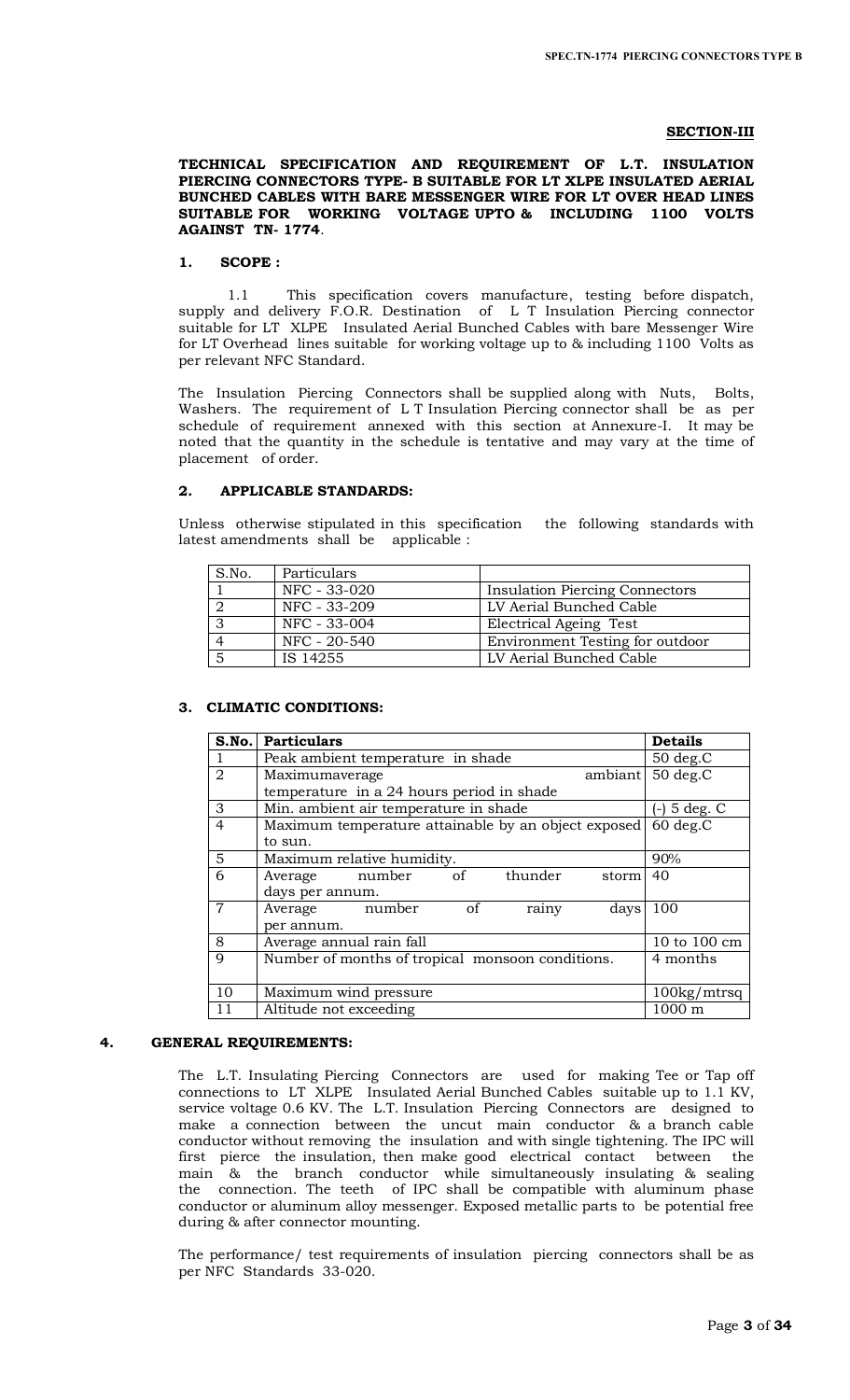The Insulation Piercing Connectors must be equipped with shear heads with minimum & maximum shearing torque as indicated by the manufacturer and within the range specified in NFC 33-020.

The L.T. Insulation Piercing Connectors shall besuitable for LT XLPE Insulated aerial bunched cable of following type & Size:

| <b>Type</b> | <b>Main Cable</b> | Tap Off cable | for<br>End Cap suitable<br><b>Sealing Branch</b> |
|-------------|-------------------|---------------|--------------------------------------------------|
| в           | $16-50$ Sq.mm     | $16-50$ Sq.mm | $16-50$ Sq.mm                                    |

The Insulation Piercing Connectors must be suitable for application by one worker working alone with a 17mm/ 13mm wrench. Suitable wrenches for installing the connectors shall be included in the scope of supply at the rate of 1 Set for each 1000 Pieces of Connectors ordered (Fraction of 1000 Pieces to be rounded down) The Insulation Piercing Connectors shall be water proof & the water tightness and shall be ensured by appropriate elastomer material & not by grease, gel or paste alone. The Connector shall be provided with removable end cap for sealing cut end of the branch cable enabling tapping on both sides of the connector being in its vertical position with bolt head upward. The end cap shall be rigid of slide type enabling easy positioning and un-loosable

after the tap cable is positioned. The end cap shall be equipped with a water tightness seal. Rubber seal around piercing teeth shall be compatible with grease used. Rubber seal shall be designed in a manner to provide proper sealing around the piercing & to avoid the damage to conductor insulation beyond piercing point. Rubber parts shall comprised of material that exhibit resistance to aging caused by heating or other weather conditions.

All the insulating material used shall be UV resistant. Metallic parts shall be hot dip galvanized or of Stainless steel.

The Insulation Piercing Connectors shall have good finish and shall be free from all flaws, sharp edge and suitably rounded off.

The Insulation Piercing Connectors and its components shall meet the following tests in accordance with the requirements & test methods of NFC 33 – 020:

- a) Mechanical Tests
- b) Voltage & water tightness test
- c) Electrical Ageing Test
- d) Corrosion Resistance Test
- e) Climatic Ageing Test

The above hardware/ accessories shall be suitable for use with LT XLPE Insulated PVC sheathed Aerial Bunched Cable conforming to IS:14255/1995 of following sizes:

| S.No. | Designation of finished cable  |
|-------|--------------------------------|
|       | $1CX25+25$ mm <sup>2</sup> .   |
| 2     | $3CX16+25$ mm <sup>2</sup> .   |
| 3     | $3C X 25 + 25$ mm <sup>2</sup> |
|       | $3CX50+35$ mm <sup>2</sup> .   |
| 5     | $3C X 35+25$ mm <sup>2</sup>   |

Note:- The first part of the designation refers to the number and size of the phase conductor and the last to the size of messenger wire. The sizes shown are the nominal cross sectional area of the conductors.

### **5.0 DRAWINGS:**

The successful bidder shall within two weeks of placement of order furnish three sets of final versions of all drawings of hardware/ accessories for purchaser's approval.

## **6.0 TYPE TESTS & TESTS CERTIFICATES:**

The bidder shall furnish valid and **authenticated** type test certificates from CPRI, Banglore / ERDA, Vadodara / ILAC i.e. International Laboratory Accredited Cooperation (in case of foreign laboratory) only. Such type test certificates should not be older than 5 years as on the date of bid opening. For this purpose date of conducting type test will be considered. **The date of conducting type test shall be before the date of opening of Technical Bid.**

The type test certificate by in house laboratory of tendering firm even if it is a ILAC accredited, shall not be accepted, in case of their own tender.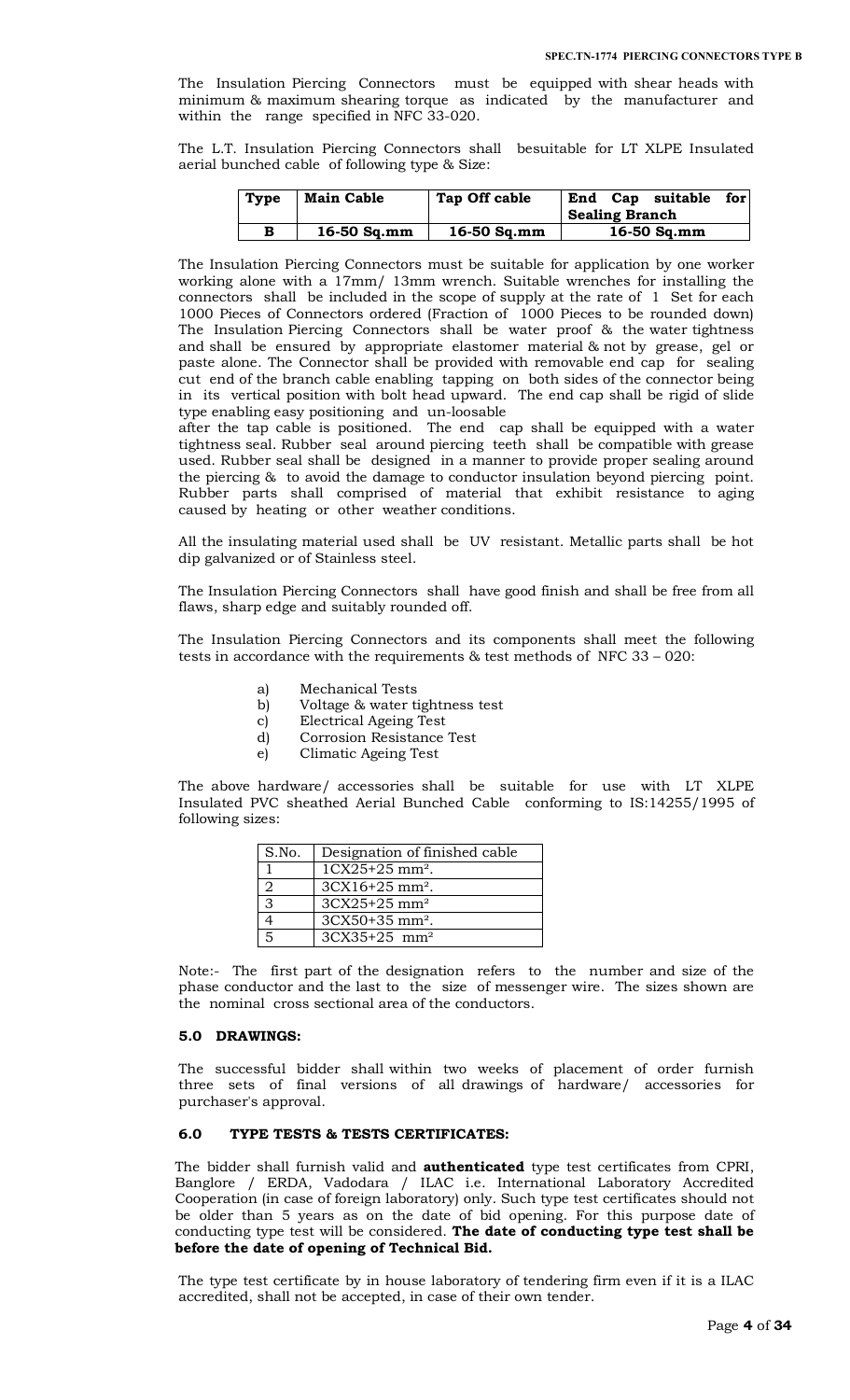The bidder should furnish documentary evidence in support of the laboratory whose type test have been furnished, that the said laboratory is a ILAC accredited (in case of foreign laboratory).

The type test certificates shall be furnished either in original or copy duly attested by notary.

The bids of only those bidders shall be considered to be meeting the type test criteria who furnishes complete type test certificate with the bid as per above provision.

### **Only those bids which accompanied with requisite type test(s) certificate(s) not older than five years as on the date of bid opening, shall be treated as responsive.**

The Insulation Piercing Connectors should meet the requirement of all tests as specified in respective NFC standard NFC-33-020 along with other relevant standards and their latest amendments. For ready reference, the applicable tests are reproduced below:

**Type Tests**: Insulation Piercing Connectors

| S. No.         | Clause No. of NFC | Description of Test         |
|----------------|-------------------|-----------------------------|
|                | 2.3.1             | Electrical continuity       |
| $\overline{2}$ | 2.3.1             | Shearhead                   |
| 3              | 2.3.1             | Mechanical Behavior         |
| 4              | 2.3.2             | Mechanical strength of main |
|                |                   | core                        |
| 5              | 2.3.2             | Mechanical strength of Tap  |
|                |                   | core                        |
| 6              | 2.4               | Voltage and water tightness |
| 8              | 2.6               | Climatic Ageing             |
| $\mathbf Q$    | 2.7               | <b>Corrosion Test</b>       |
| 10             | 2.8               | Electrical Ageing           |

The bidder must also clearly indicate various testing facilities available at their works for testing the material as per relevant standard. In case of otherwise particulars of the place where such testing is proposed to be conducted during the course of inspection shall be indicated.

### **7.0 INSPECTION:**

The inspection may be carried out by the purchaser at any stage of manufacture. The successful bidder shall grant free access to the purchasers representative at reasonable time when the work is in progress. Inspection and acceptance of any equipment / material under this specification by the purchaser shall not relieve the supplier of his obligation of furnishing equipment in accordance with the specification and shall not prevent subsequent rejection if the equipment / material is found to be defective.

The acceptance tests shall also be conducted on each offered lot by the manufacturer before dispatch in the presence of purchaser's authorized representative / inspecting officer/ agency as per Clause No.1.27 " Inspection and testing" of "General Condition of Contract" Section-II. The acceptance tests shall be carried out as per relevant NFC standards and GTP furnished by the bidder, whichever is more stringent..

### **8.0Acceptance Tests** :

The Acceptance Tests for Insulation Piercing Connectors shall consist of the following:

For Insulation piercing Connectors. (NFC 33-020)

| S. No. | Clause No. of NFC | Description of Test         |
|--------|-------------------|-----------------------------|
|        |                   | Marking as per clause 3     |
|        | 2.3.1             | Electrical continuity       |
|        | 2.3.1             | Shearhead                   |
|        | 2.3.1             | Mechanical strength         |
|        | 2.4               | Voltage and water tightness |

The supplier shall present the latest calibration certificates of testing instruments / equipments to be used for the testing of the material covered in the purchaser order to the authorized inspection officer/inspecting agency of the purchaser. The testing instruments/meters/ apparatus etc. should be got calibrated by the supplier from time to time from NABL accredited laboratory or NPL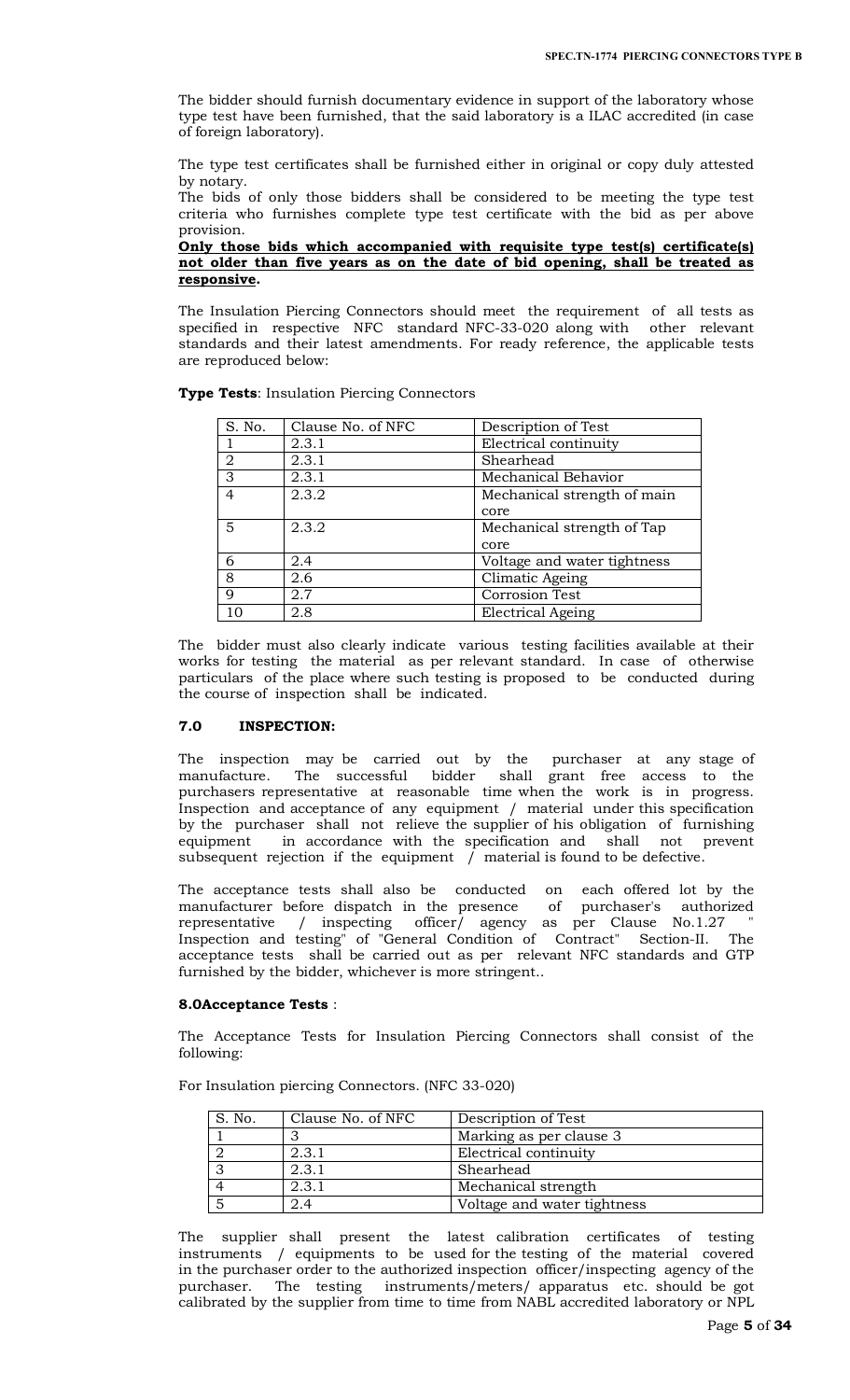for Indian Bidders or Nationally accredited test laboratory for foreign bidders. The calibration certificate should not be in any case be older than 1 year at the time of presenting the same to the inspecting officer/ inspecting agency of the purchaser. The testing instruments / equipments should be duly sealed by the calibrating agency and mention their of shall be indicated in the calibration certificates.

### **9. TEST CHECKING OF MATERIAL AT STORES**

 The material received in the stores of the NIGAM shall be subjected to the test checking at stores before final acceptance of the material, the procedure for the same shall be as under :

## **9.1. SAMPLING**

One sample out of each sub-lot / lot of 1000 Nos. or part thereof for Type-B connectors from each inspected lot received in stores shall be selected for test checking of material and shall be got tested. The selection of sample from the material received at stores shall be done as soon as material is received in stores without the presence of the representative of the supplier. However, testing of sample(s) at CTL shall be carried out in the presence of representative of the supplier after identification / confirmation by him that sample so selected belongs to them. In case the supplier disputes that the selected samples does not pertain to them, then fresh sample shall be selected in the presence of the representative of the supplier and test(s) be carried out.

### **9.2 TESTS**

The following tests shall be carried out on the above items :

i) Visual Examination, verification of dimensions, marking.

ii) The other acceptance tests as per NFC Standard / specification may also be carried out subject to availability of testing facility for the same at CTL, Jodhpur.

9.2.1 Test of the material shall be got done at the test laboratory of the NIGAM i.e CTL, Jodhpur in the presence of representative of supplier. For witnessing of the testing, **clear 3(Three) days** notice shall be given to the supplier by fax/ speed post stating date, time & place where the test is to be conducted. In case the supplier do not attend for witnessing the testing, the testing shall be proceeded and completed and action be taken as per the contract.

9.2.2 The witnessing officers of the NIGAM or as designated by the purchaser shall send copies of test reports to the purchaser, consignees and the supplier.

### **10. CRITERIA FOR ACCEPTANCE**

i) Visual Examination, verification of dimensions, marking.

 ii) The other acceptance tests as per NFC Standard / specification may also be carried out subject to availability of testing facility for the same at CTL, Jodhpur.

As per NFC-33-020/1998 for the above test (with latest amendment) /Specification.

### **11. TEST CHARGES :**

All test charges incurred towards test checking of the material received in our stores shall be borne by the NIGAM.

### **12 PAYMENT :**

Payment shall be made only after receipt of successful test report from the CTL on the samples selected from the material received at the stores. However, the due dates for payment shall be considered from the date of submission of the bills along with receipted challans to Sr. Accounts Officer(CPC), JDVVNL, Jodhpur.

The Payment shall be governed in accordance with the clause No. 1.42 , 1.43 & 1.44 of GCC(Section-II). Further the Clause No. 1.43 "Due Date of Payment" of the General Condition of Contract has been amended to following extent as under :

 Payment shall be due to and payable by the purchaser in accordance with the provision of the contract within a reasonable period from the date of receipt of each invoice by the contractor /supplier duly supported by a certificate of the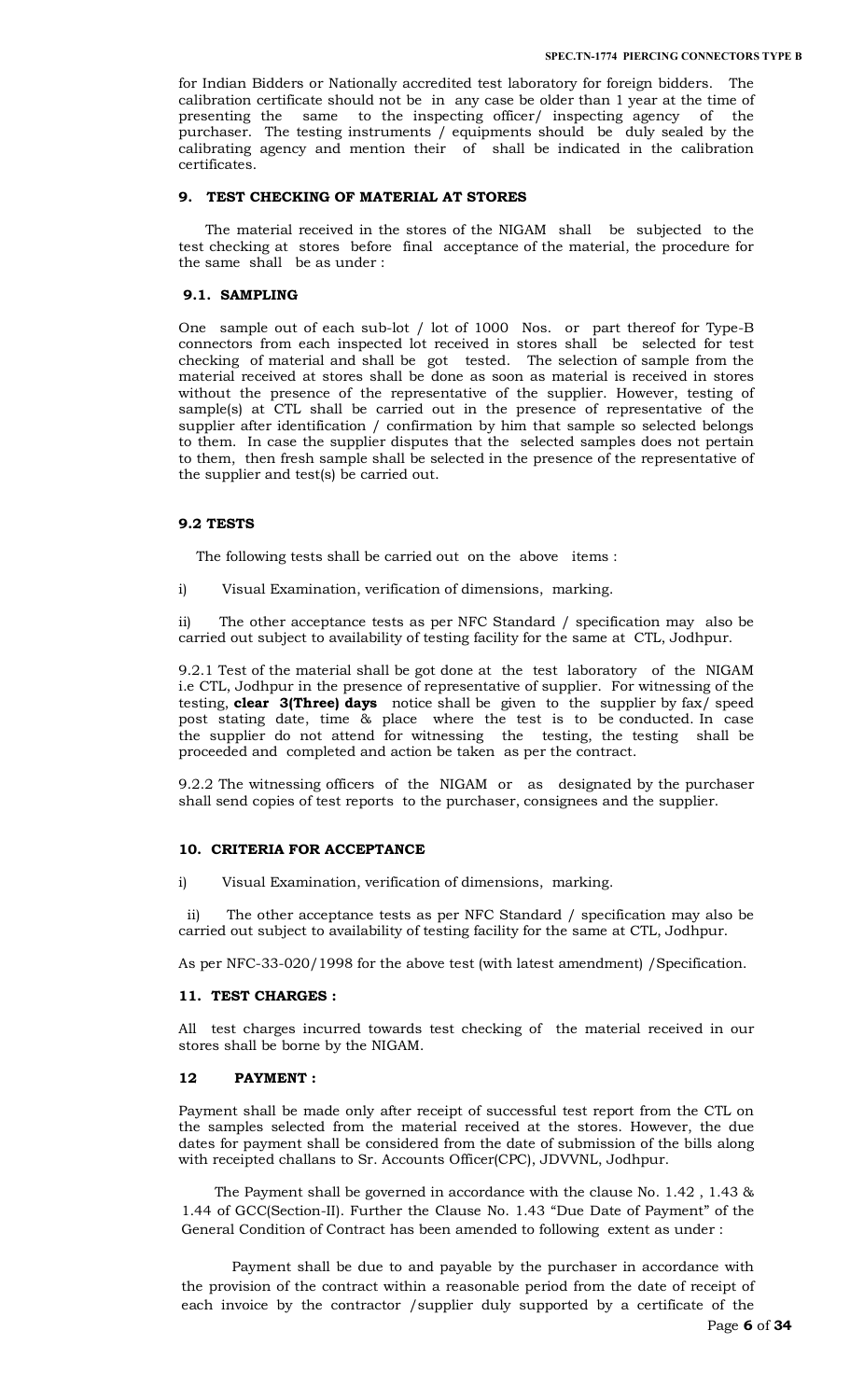Engineer. The purchaser will take all possible effort to make payment to the contractors/supplier generally on 45th day after receipt of duly verified challan's /receipts/bills in the office of paying authority Sr. Account officer (CPC) and completion of contractual formalities. But in case of delay in payment the purchaser shall not be liable to pay any interest on the outstanding amount to the contractor/supplier.

The GST will be charge extra at the prevailing rate on all the settlement fees as applicable and amended time to time.

### **13. EMBOSSING & IDENTIFICATION:**

It should be provided in each piece as per Clause No.3 of the relevant NFC standards.

### **14. PACKING, MARKING & FORWARDING:**

All Insulation Piercing connectors shall be packed in Cardboard Cartons. The gross weight of the packing shall not normally exceed 50 Kgs. to avoid handling problems.

Suitable cushioning, protective padding or spacer shall be provided to prevent damage to or deformation of the hardware during transit and handling.

All identical items shall be dispatched to destination duly assembled and packed. Bolts, Nuts, Washers etc.shall be packed duly installed and assembled with the respective parts and suitable measures shall be taken to prevent their transit loss.

All packing cases shall be marked legibly and correctly so as to ensure their safe arrival at their destination and to avoid the possibility of goods being lost or wrongly dispatched on account of faulty or illegible marking. Each case / crate shall have all the markings stenciled on it in indelible ink.

### **15. PAST SUPPLIES:**

The details of past orders executed by the bidder must be indicated in the relevant schedule. The bidder must furnish the documentary proof for the orders executed in past, along with self certified purchase specifications and drawings of the products supplied.

### **16. GUARANTEED TECHNICAL PARTICULARS:**

The bidder shall furnish guaranteed technical particulars in the relevant schedule to enable technical evaluation of the bid.

**17. PRICES:** Prices offered against this specification shall be **FIRM**.

### **18. DELIVERY:**

The bidder is required to complete the supply within 20 days from date of issue of purchase order including commencement period.

 The bidders are required to indicate the delivery schedule in the schedule attached with the Specification.

### **18.1 DELAY IN DELIVERY AND DISPATCH**

Delay in delivery/dispatch and non supply of material and non fulfillment of contractual obligations at several stages shall be regulated /dealt as per Clause No.1.24 (a) (III) of General Condition of Contract (Section-II) or RTPP Act.

### **19. SAMPLES WITH BID :**

 Two samples of each type of connectors quoted alongwith dimensional drawing indicating all dimensions and weight shall be furnished to ACOS(JU), JdVVNL, Jodhpur on or before opening of the bid for visual examination and checking / verification of dimensions, weight etc. as per specification / GTP/ Drawing at CTL, JdVVNL, Jodhpur. The bidder shall furnish document with the bid in support of furnishing of samples.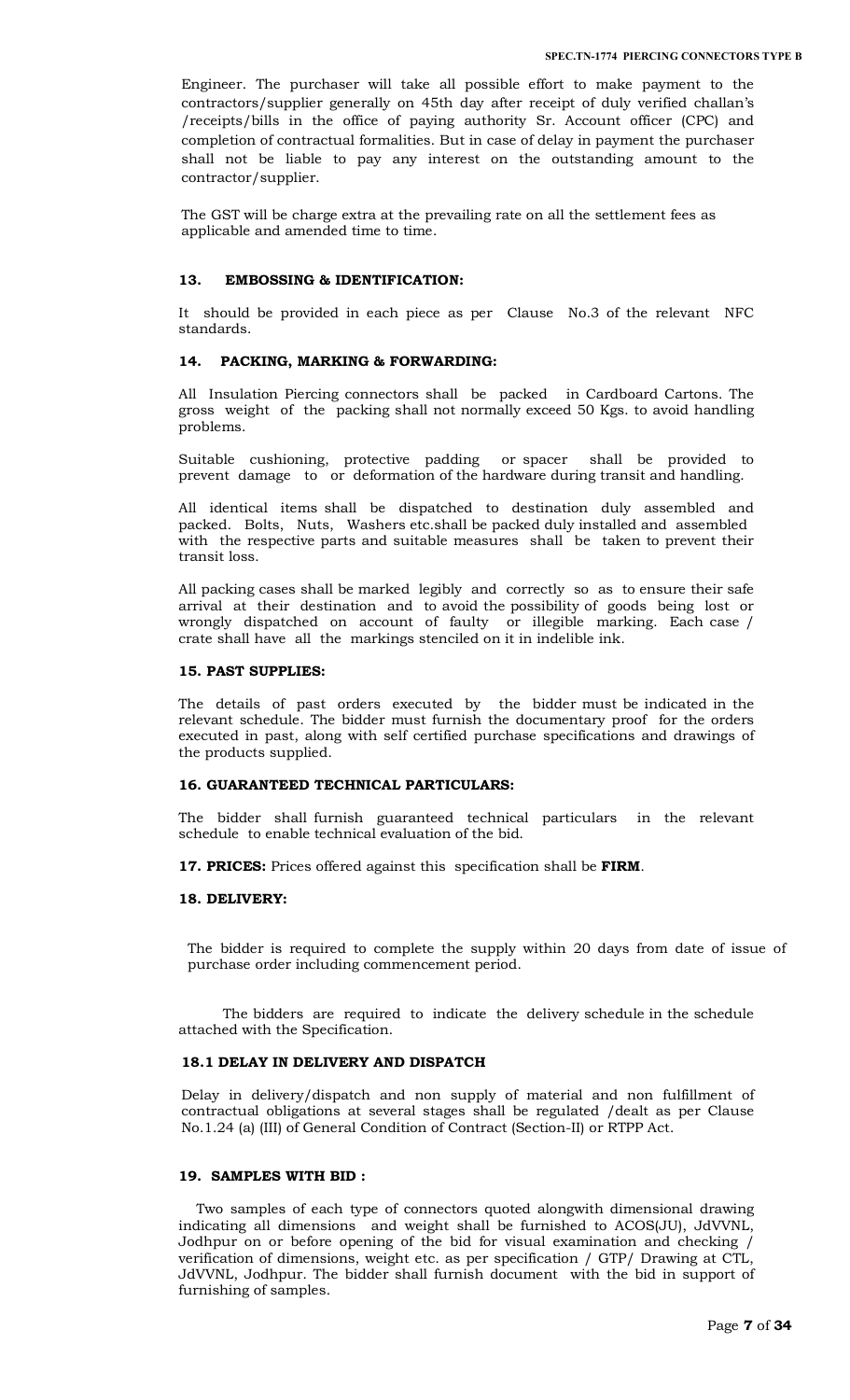# **20. DEMONSTRATION & INSTRUCTION MANUAL:**

 The successful bidder shall submit the Instruction Manual for erection of Aerial Bunched Cable and Hardware to the sub-division at the time of demonstration of erection of LT Aerial Bunched Cable with Hardware.

 The successful bidders shall give free of cost demonstration for erection of Aerial Bunched Cable with Insulation Piercing Connector, if asked by Circle Superintending Engineer, in any Sub Division of their Circle, during course of supply. The required I.P. Connector and LT AB Cable for demonstration shall be provided by Nigam.

**21.0 QUANTITY TOLERANCE** : Quantity tolerance of plus minus 2% of ordered quantity shall be allowed for completion of supply .

**22.0. ADDITIONAL ORDER:** Repeat orders for additional quantity, upto 50% of original ordered quantity may be placed by Nigam on the same rates, terms and conditions given in the contract, , if required by the Nigam

### **23.0**. **GST:-**

GST registration number of Jodhpur Discom is 08AAACJ8578R1ZJ.

 **As GST act has been implemented from 01.07.17, therefore, BOQ has been prepared accordingly with applicability of GST. Further, old tax structure wherever appearing in ITB, GCC, specification may be replaced by GST as per notification.**

**24.0 Every Micro, Small & Medium enterprises of Rajasthan shall be required to submit an affidavit in schedule-X, along with duly filled bid document.**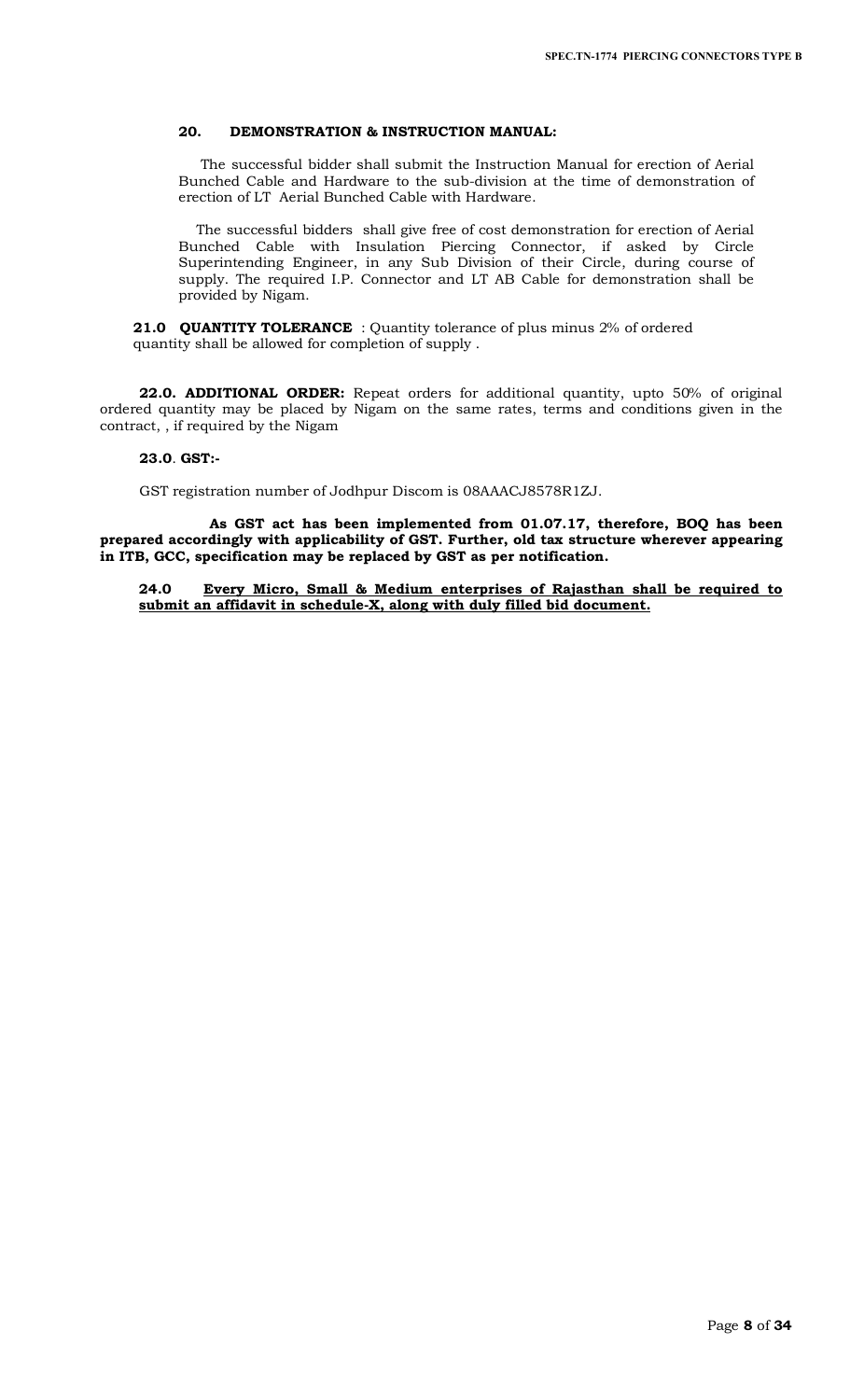# **SCHEDULE - 1**

# **SCHEDULE OF REQUIREMENT**

| S.No. | <b>Name of Item</b>                                     | Quantity   |
|-------|---------------------------------------------------------|------------|
|       | NFC Type Insulation Piercing Connector B Type, suitable | 19380 Nos. |
|       | for LT XLPE Insulated AB Cable with bare messenger of   |            |
|       | following type & Size: Main Cable of 16-50 Sq.mm,       |            |
|       | Tap-off Cable of 16-50 Sq.mm and                        |            |
|       | End Cap suitable for Sealing Branch of 16-50 Sq.mm.     |            |

The above mentioned quantity is approximate and may increase or decrease as per the requirement of the Nigam.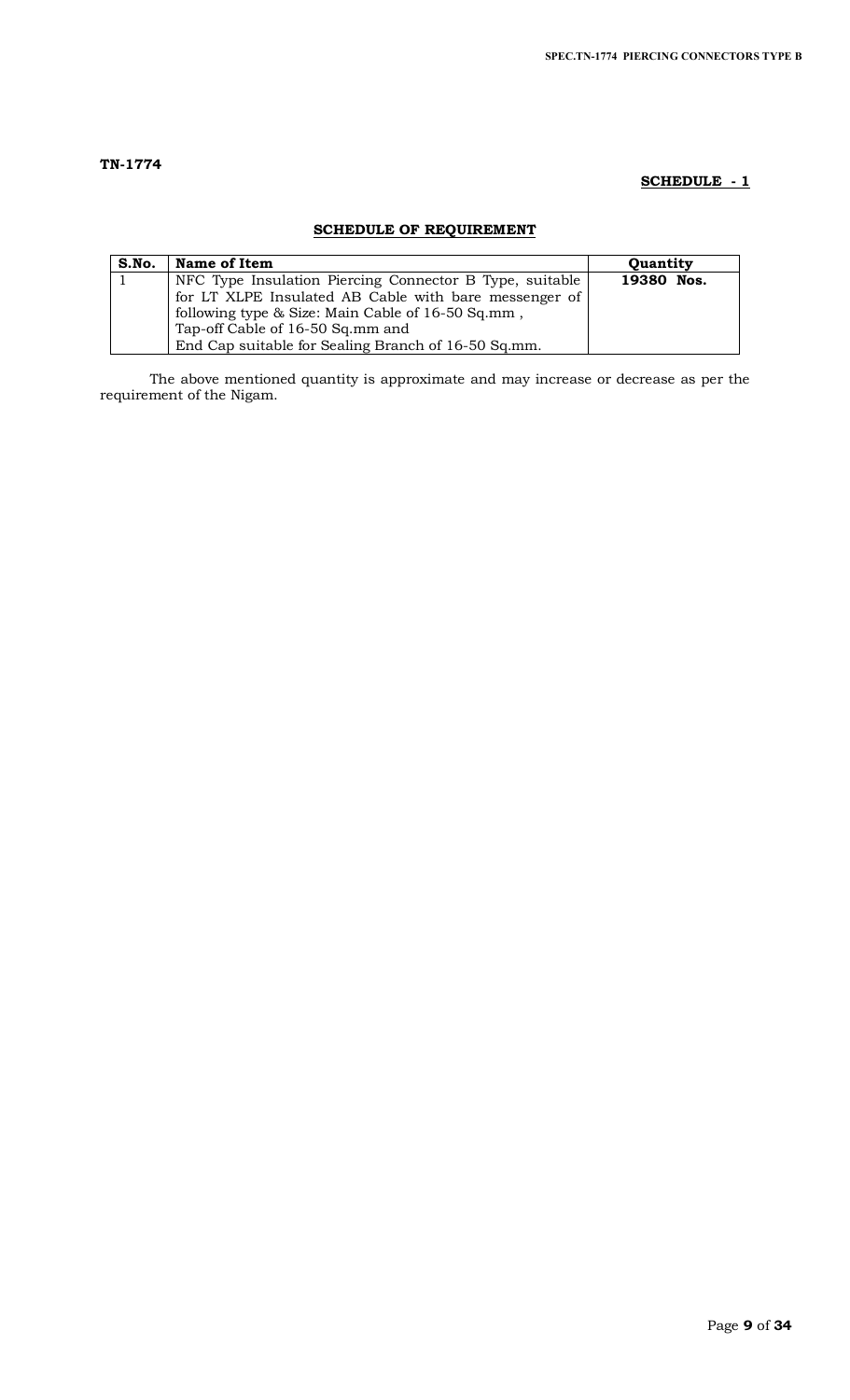**SCHEDULE – III**

**TN-1774**

### **JODHPUR VIDYUT VITRAN NIGAM LIMITED A Govt. of Rajasthan Undertaking Prescribed technical specification for supply of**  (Name of Material/Equipment/Machinery/T&P etc.)

S.No. Technical specification Name of IS/other Other particulars to which material/equipment/ standard specification if any Machinery/T&P<br>shall conform to which material should conf to which material should conform

| S.No.           | Standard       | Details                                                 |
|-----------------|----------------|---------------------------------------------------------|
|                 | NFC 33-040     | <b>Suspension Equipments</b>                            |
| 2               | NFC 33-041     | <b>Anchoring Devices</b>                                |
| $\overline{3}$  | NFC 33-003     | Corrosion resistance                                    |
| $\overline{4}$  | NFC 20-540     | Climatic Ageing                                         |
| $5\overline{5}$ | IS 14255       | LV Aerial Bunched Cables                                |
| 6               | IS 8130        | Conductors for Insulated cables                         |
| $\overline{7}$  | IS 7098 Part 1 | XLPE Insulated Cables for working voltages upto 3.3 KV  |
| 8               | IS 398 Part IV | aluminum alloy conductors                               |
| 9               | ASTM A 480     | Stainless Steel                                         |
| 10              | REC 32/1984    | REC Specification for Aerial Bunched cable for L T Line |

# **B. Insulation Piercing connectors Type-B**

| S.No. | Particulars  |                                       |
|-------|--------------|---------------------------------------|
|       | NFC - 33-020 | <b>Insulation Piercing Connectors</b> |
|       | NFC - 33-209 | LV Aerial Bunched Cable               |
| -3    | NFC - 33-004 | Electrical Ageing Test                |
|       | NFC - 20-540 | Environment Testing for outdoor       |
|       | IS 14255     | LV Aerial Bunched Cable               |

Certified that we agree to all the aforesaid technical specification except at S.No……. for which our technical specification shall be as under:-

| S.No. | Technical specification      | Name of IS/other         | Other particulars |
|-------|------------------------------|--------------------------|-------------------|
|       | to which material/equipment/ | standard specification   | if any.           |
|       | Machinery/T&P shall conform  | to which material should |                   |

# **(Signature)**

Name & Designation with seal of the bidder.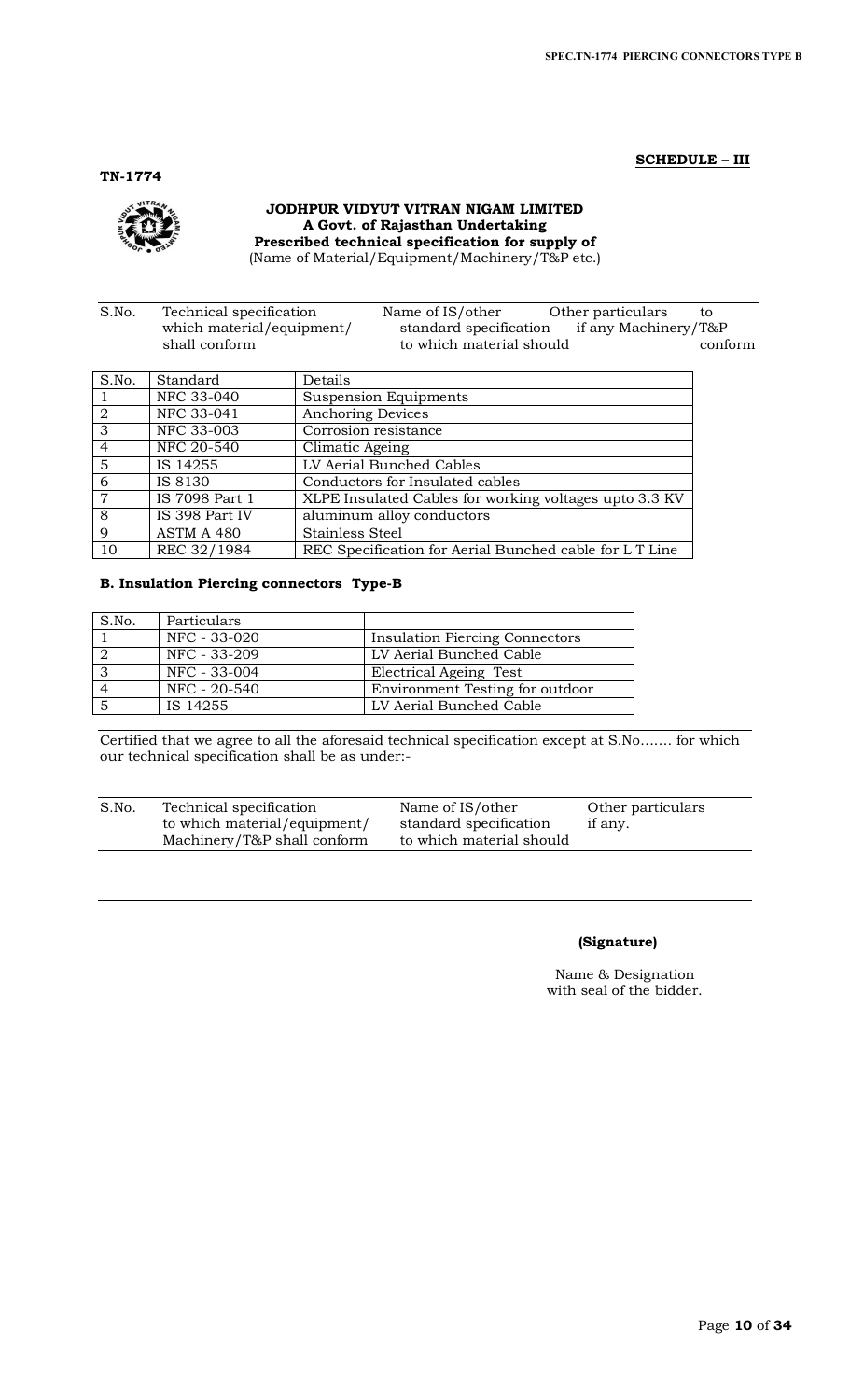### **SCHEDULE-IIIA**

### **PRE-QUALIFICATION REQUIREMENT**

### **PRE-QUALIFICATION REQUIREMENT (PQR) FOR PURCHASE OF NFC TYPE INSULATION PIERCING CONNECTOR TYPE-B AS PER SPECIFICATION NO. JdVVNL /SE (MM&C) /EIIAII / TN-1774.**

The bidder should fulfill following qualifying requirements for successful participation in the tender along with relevant documentary evidence supporting each qualifying requirement without which the offer shall be considered non-responsive & rejected.

### **1.0 STATUS OF BIDDER:-**

- a) The bidder should be a Manufacturer of offered items. The offers from sole selling agent/ authorized dealers shall not be entertained.
- b) Old/ New suppliers:- Any bidder located within or outside the state of Rajasthan has participated for the first time in a particular Discom & meeting minimum qualification requirement and has supplied the tendered material/or of higher rating in other utility shall be treated as an old supplier. Rajasthan's firms although supplied in past but not meeting minimum quantity supplied criterion including altogether new units which have not supplied any quantity but having adequate & required manufacturing and testing facility and technical know-how of the tendered material shall be considered as new firms and would be eligible for trial order only. In case of supply made to the licensed power utility outside India, the C.A. certificate furnished by firm shall be considered.

c) The bidders should be qualified, not be insolvent, not be in receivership, not be bankrupt or being wound up, should not have affairs administered by a court or a judicial officers, should not have business activities suspended, should not be blacklisted or debarred by any utility/ government agency, should not have a conflict of interest. For this bidder is required to furnish a Declaration as per Appendix-B, on Rajasthan Non-Judicial Stamp Paper of Rs. 100/ (excluding surcharge on Stamp Paper, as per rules)."

Note:- The material supplied and accepted for same/higher rating for Turnkey projects to a licensed power utility/Govt. shall be considered for the purpose of evaluating criteria. The certificate given by C.A. shall indicate above quantity separately.

### 2.0 **PAST SUPPLY & PERFORMANCE CRITERIA** :-

The bidder shall meet both past supply and performance criteria as detailed below for opening of tenders:-

### **2.01 PAST SUPPLY:-**

- 2.01.1 The bidder is required to quote for minimum **10%** of tendered quantity failing which their offer may be considered Non-Responsive.
- 2.01.2 The bidder should have designed, manufactured / fabricated, tested and supplied to utility / Discoms / Govt. Departments at least 2 X QQ (QQ being the quoted quantity) of similar item / higher rating of tendered material / equipment in last 3 financial years from the date of opening of technical-commercial bid.
- **Note:** Requirement of quantity manufactured, minimum quantity to be offered and amount of Bank Guarantee to be furnished in absence of test certificate shall be reduced to 25% for Rajasthan based units.
- 2.01.3 In support of fulfillment of the past supply criteria, the bidder shall furnish documentary evidence in the form of certificate from Chartered Accountant in the enclosed prescribed proforma only. This prescribed proforma should be furnished either in original or copy duly attested by Notary. The bidder shall also sign and affix seal on the C.A. Certificate. The certificate should have membership number with the name & address of the chartered accountant. Certificate should clearly indicate the quantity supplied, period of supply, voltage Class, Rating of the Transformer etc. in the format prescribed, any deviation to format or information diverted format, will not be considered and rejected.

Note:-The material supplied and accepted for same/higher rating for Turnkey projects to a licensed power utility/Govt. shall be considered for the purpose of evaluating criteria. The certificate given by C.A. shall indicate above quantity separately.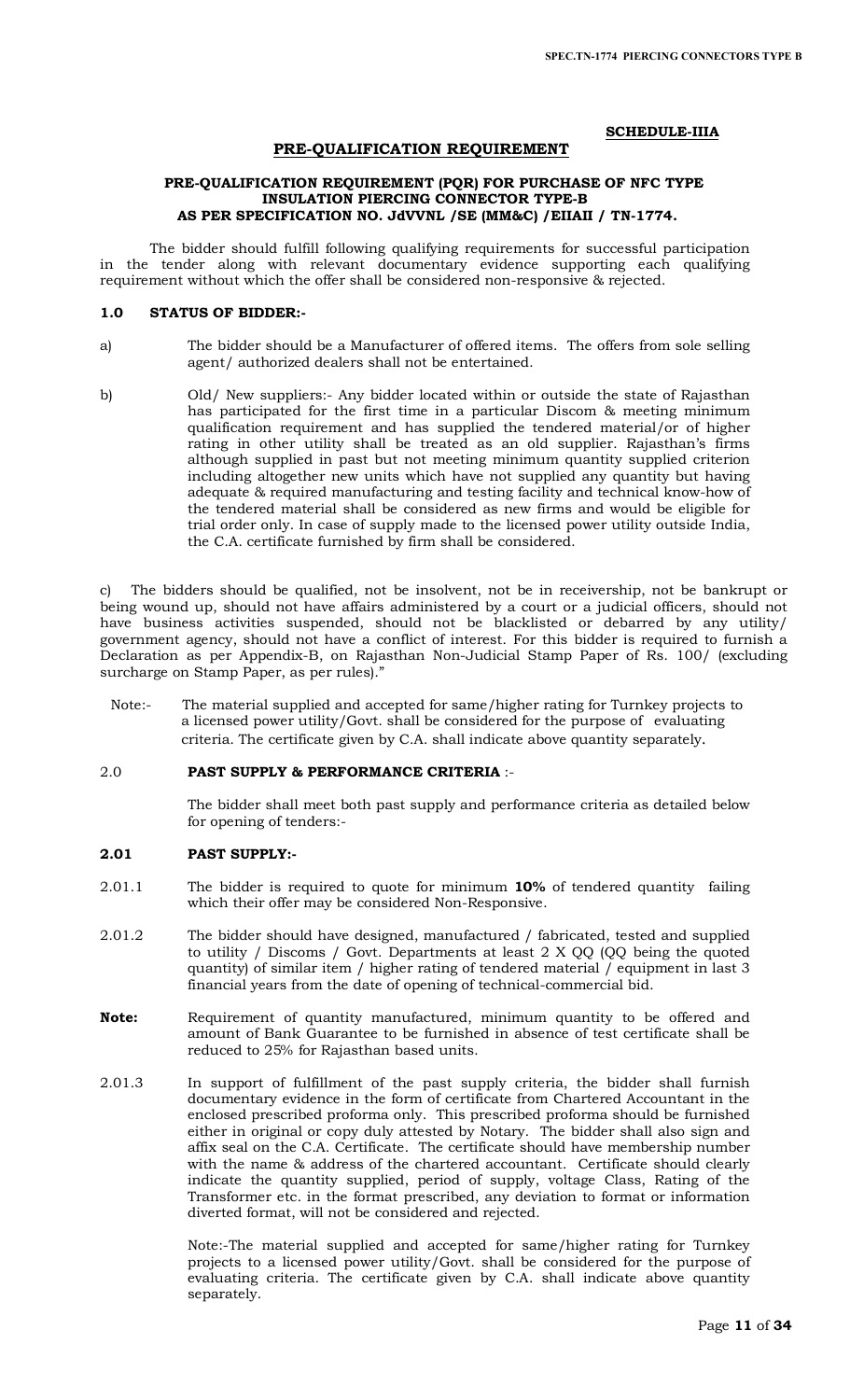### 2.02 **PERFORMANCE CRITERIA:-**

2.02.1 i) If a bidder has supplied up to 50% of ordered quantity in previous tender up to date of opening of subsequent tender and scheduled delivery period expired, the bid of such bidder will not be opened in the Discom for that item.

> ii) However, if the supplies have been completed for a quantity more than 50% but not completed up to date of opening of subsequent tender and scheduled delivery period expired, the quantity equal to the quantity pending in previous tender for that item shall be reduced from the subsequent tender quantity to be allocated to the bidder.

# 3.0 **TYPE TEST CRITERIA:-**

3.01 The bidder shall furnish valid and authenticated type test certificates from a Govt. approved / Govt. recognized / NABL Accredited laboratory / ILAC i.e. International Laboratory Accredited Laboratory (in case of foreign laboratory) of similar rating and design of tendered material/ equipment. Such type test certificates should not be older than **05 years** as on the date of bid opening. For this purpose date of conducting type test will be considered. **The date of conducting type test shall be before the date of opening of Technical Bid**

> The type test certificate by in house laboratory of tendering firm even if it is a Govt. approved / Govt. recognized / NABL accredited / ILAC accredited, shall not be accepted, in case of their own tender. This will not apply if tendering firm is Govt. company / public Sector undertaking.

- 3.02 The bidder should furnish documentary evidence in support of the laboratory whose type test have been furnished, that the said laboratory is a Govt. / a Govt. approved /a Govt. recognized / NABL accredited laboratory / ILAC accredited (in case of foreign laboratory).
- 3.03 The type test certificates shall be furnished either in original or copy duly attested by notary.
- 3.04 The bids of only those bidders shall be considered to be meeting the type test criteria who furnishes complete type test certificate with the bid as per above provision.

# **4.0 POOR RECORD OF PERFORMANCE AND DELIVERY :**

(1) The bidder who have been black listed in any of the state Discom or with whom business relations have been severed in Jodhpur Discom shall not be considered. Severment of business relations will be done in case of following circumstances for the period and with the recovery mentioned against each:

| order awarded on its accepted                              | i) When vendor does not accept Forfeiture of EMD/cancellation of vendor registration to<br>recover amount of EMD along with severment of business<br>price and terms and conditions or $\vert$ relations for three years from the date of issue of order. |
|------------------------------------------------------------|-----------------------------------------------------------------------------------------------------------------------------------------------------------------------------------------------------------------------------------------------------------|
| does not comply with contractual<br>formalities.           |                                                                                                                                                                                                                                                           |
| contractual formalities but does<br>not commence supplies. | ii) When vendor complies with Levy of maximum recovery on account of delay in delivery<br>along with severment of relations for a period of 2 years<br>from the date of issue of order or in next two bids<br>whichever is later.                         |

2. A Bidder debarred under section 46 of the RTPP Act 2012 shall not be eligible to participate in any procurement process undertaken by‐

 (a) any Procuring Entity, if debarred by the State Government; and (b) a Procuring Entity if debarred by such procuring Entity

## **5.0 (A) Black listing of a firm:**

After having given Show Cause Notice of 30 days, and having established & cogent reasons for blacklisting of the firm as given below, the firm should immediately be blacklisted for a period of 5 years indicating reasons of doing so, in the letter itself, and a copy of such blacklisting should be given to the firm, with the approval of CLPC:-

(i) There are sufficient and strong reasons to believe that the supplier or his employee has been guilty of malpractices such as manhandling/misbehavior with Government official by supplier or his partner/employee, bribery, corruption or abatement of such a offence in a position where he could corrupt Nigam's official, fraud, vitiating fair tender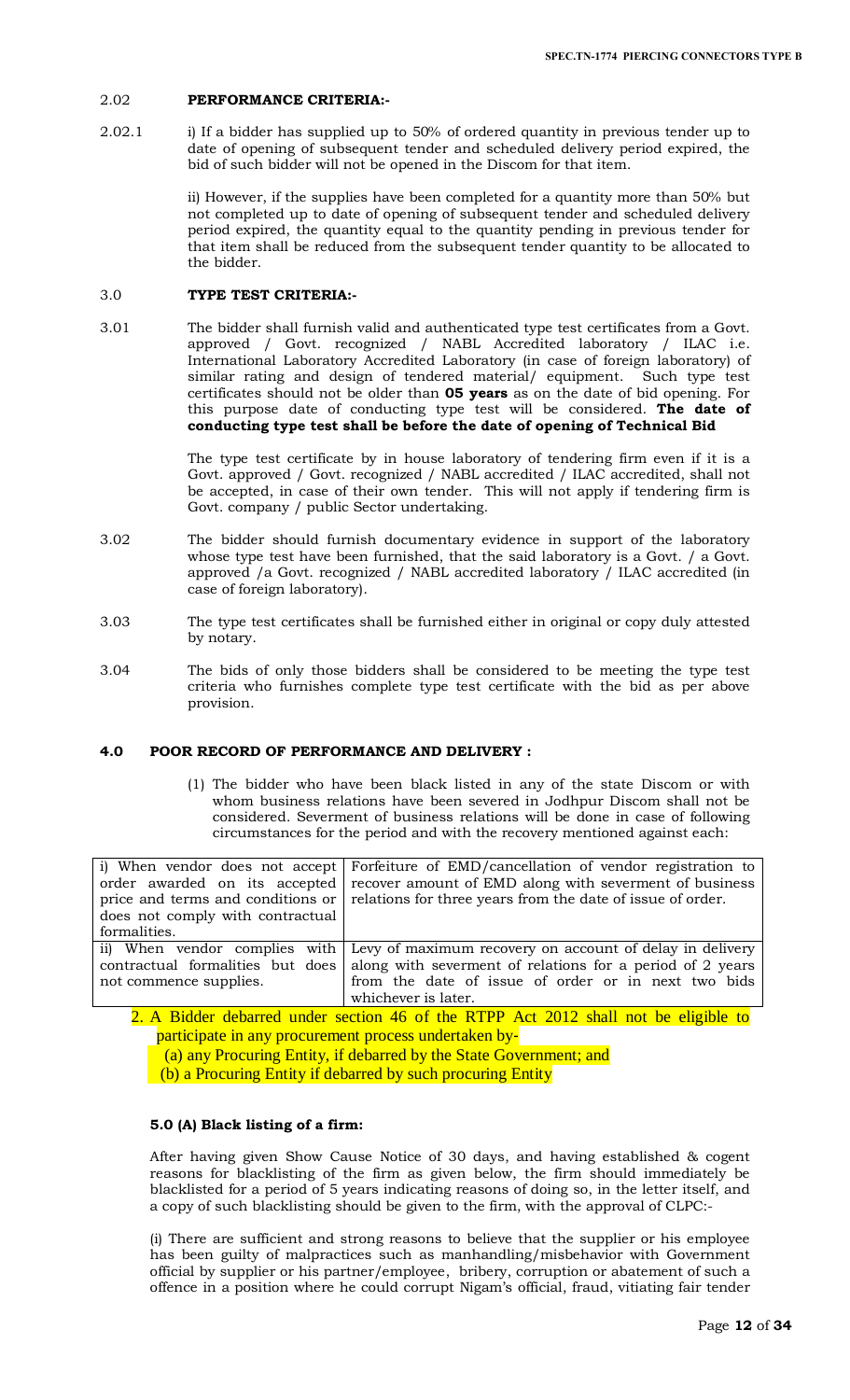process including substitution of or interpolation in tender, mis-representation, pilferaging or unauthorized use or disposal of Nigam's material issued for specific work etc.

(ii) Where a supplier or his partner or his representative has been convicted by a court of Law for offences involving moral turpitude in relation to the business dealing or where security considerations including suspected disloyalty to the Nigam/state so warrant the blacklisting.

(iii) If the State Bureau of Investigation or any other authorized investigating agency recommends for blacklisting after completing the investigation.

**Note:** - 1 If a supplier after having tendered for a supply or after negotiations gives application voluntarily vitiating the fair tendering process, it shall also tantamount to malpractice.

**Note:- 2** A register containing the reasons for blacklisting the supplier as also the names of all the partner of the suppliers and the allied concerns coming within the effective influence of the blacklisted supplier will be maintained.

**Note: - 3** A register of black listed supplier will be maintained which will not only include suppliers enlisted with the Enlisting Authority but also black listed suppliers in Nigam.

**Note :-4** A Black listed supplier (i) shall not be entitled for registration in any of the Discom (ii) shall not be awarded any supply order in future in any Discom during the notified period.(iii) his registration if any shall stand cancelled immediately and his registration security /EMD/S.D. shall stand forfeited. (iv) In case of blacklisting of the firm by any one of Discom for the cogent prescribed reason(s) as stipulated above, the same shall be applicable to all the three Discoms and as a consequence of blacklisting, all the pending orders to that firm, will be cancelled in all three (3) Discoms with immediate effect. However in respect of completed/executed contract G.P. obligations as well as other liabilities shall be fulfilled by the supplier.

### **(B) Severment of Business relation:**

(a) After having given Show Cause Notice of 30 days, and having established & cogent reasons for Severment of business relation as given below, the firm should immediately be severed the business relations for a period of 2 to 3 years indicating reasons of doing so, in the letter itself, and a copy of such severment should be given to the firm, with the approval of CLPC:-

(i) The supplier continuously refuses to pay Nigam dues without showing adequate reasons and where the purchasing authority is satisfied that no reasonable dispute attracting reference to Settlement Committee or Court of Law exists for the supplier's action of non-supply.

(ii) When vendor does not accept LOI/detailed purchase order awarded on its accepted prices and terms & conditions or does not comply with the contractual formalities.

(iii) When vendor/supplier who otherwise completed contractual formalities but does not commence supplies on the date of opening of technical bid of the fresh tender/completion of schedule delivery period whichever is later.

**Note-1**-In case supplier does not deposit outstanding dues towards Nigam, even after completion of severment period, the period of severment will continue.

**2.** Severment done purely/ mainly on account of non-deposition of dues against the supplier/vendor/contractor could be lifted by CLPC, if the dues are deposited prior to the expiry of such severment period.

3. Severment done by one Discom for non-supply of material and /or corresponding non-recovery of dues will not be effective in other Discoms except in respect of common purchase cases of three Discom.

4.On severment of business, the EMD/SD/vendor registration security will be forfeited.

5. The orders in execution satisfactorily will not be cancelled other than the order on which severment have been done.

### **(C) DEBARMENT**

Reasons on which Debarment can be made:-

(i) The competent authority may debar the supplier on account of his performance or other disabilities, if it is no longer considered fit to remain under vendor registration as per his obligation under vendor registration.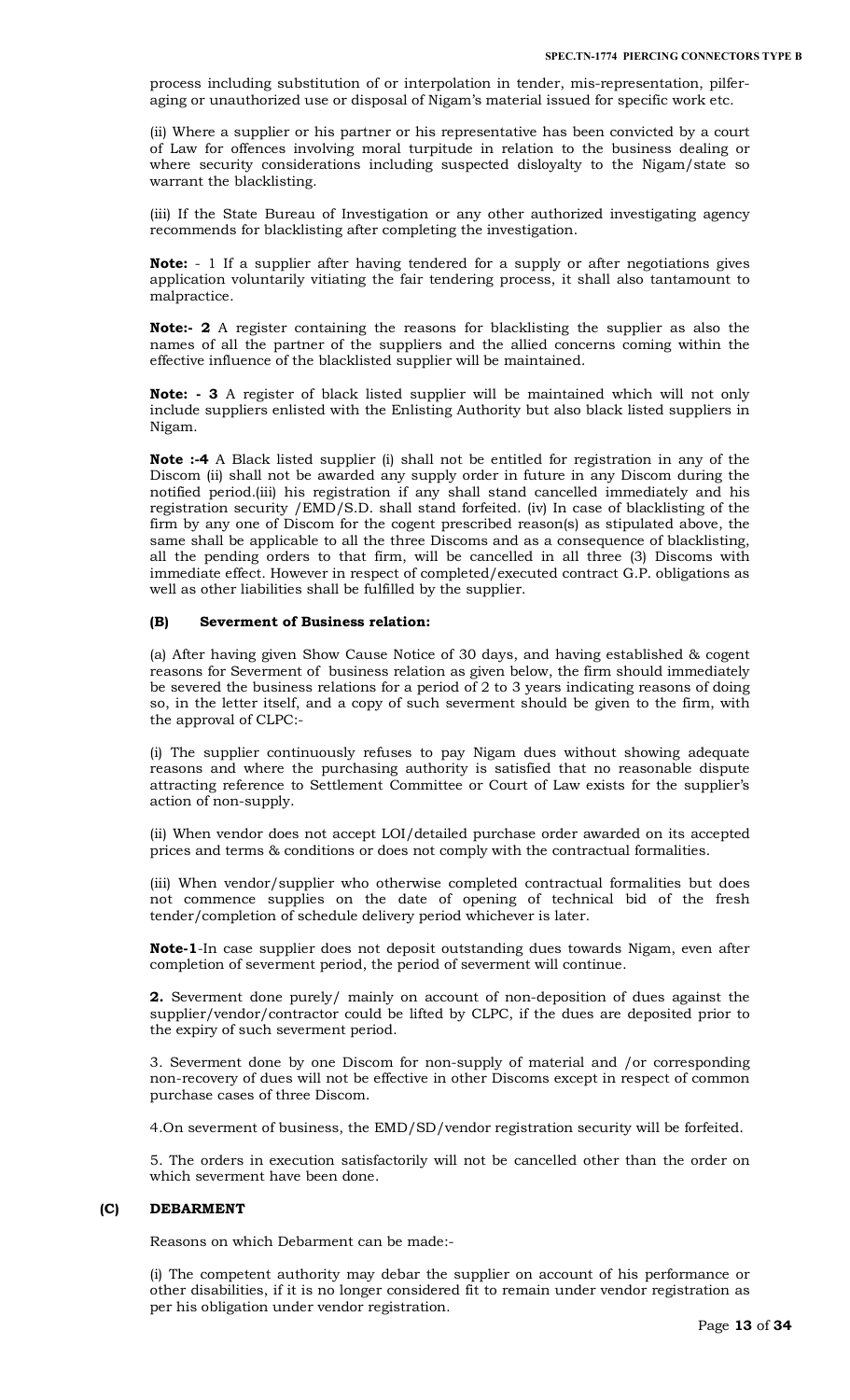(ii) If at any subsequent stage of inspection of firms after award of contract, it is found that firm does not have sufficient tech. staff or required/necessary technical equipments, the purchasing authority can debar the firm for one year or next tenders whichever is later. The debarment will be lifted only on re-inspection of firm's works; the defects noticed earlier are fully rectified to the satisfaction of Nigam**.** 

(iii) When contract agreement executed and supplies commenced but could supply only up to 50% of ordered quantity and scheduled delivery period expired, then the firm can be debarred for one year or next tender whichever is later in that Discom only for that particular item/rating/ capacity/size etc.

(iv) The suppliers who have been awarded contract for supply of material is not adhering to the periodic delivery schedule, the contract awarding authority reserve the right to terminate the contract and may debar the firm in participating in tender for a period of 2 to 3 years.

**Note:-1.** On debarment, the EMD/ SD/Vendor Registration security shall be forfeited. **Note:-. 2**. If the firm is debarred in one Discom for any reasons then the same should not be applicable in other Discom subject to exception that in case of common Discoms purchases such debarment of a firm would be applicable to all three Discoms for that particular item and rating/capacity/size etc.

# **XII) Panel Provisions against defaulter bidder:-**

# **As per RTPP Act 2012 clause 42 (2) A bidder who-**

- **(a) withdraws from the procurement process after opening of financial bids;**
- **(b) withdraws from the procurement process after being declared the successful bidder;**
- **(c) fails to enter into procurement contract after being declared the successful bidder;**
- **(d) fails to provide performance security or any other document or security required in terms of the bidding documents after being declared the successful bidder, without valid grounds, shall, in addition to the recourse available in the bidding documents or the contract, be punished with fine which may extend to fifty lakh rupees or ten per cent of the assessed value of procurement, whichever is less**

### **6.0 APPEALS AND APPLICATIONS:-**

Appeal against the order of blacklisting, severment and debarment can be filed before BOD within a period of 3 months from the date of intimation. The letter of appeal will be addressed to the order placing authority. Who will process the case for placing the matter in B.O.D. with in a period 60 days. The BOD may reduce or waive the penalty, if sufficient reasons/supporting documents are furnished by the supplier.

### **GENERAL CONDITIONS: - (All Conditions be Duly Signed & Sealed)**

- **I) The bidder shall clearly indicate the deviations such as `Technical Deviation & Commercial Deviations' in the prescribed proforma only. The deviations indicated elsewhere in the bid shall not be accepted.**
- **II) The bidder must clearly fill up each and every particular of guaranteed technical particulars annexed with Technical Specifications otherwise he will be responsible for Technical Non-responsiveness.**
- **III) All documents required in the prescribed format are to be furnished along with the bid itself only except an attested copy of BIS license (wherever it is required), failing which the bid will be summarily rejected.**
- **IV) However, a copy of BIS License may be submitted by the bidder up to the official working hours of one working day prior to the schedule / notified date of opening of price bid.**
- **V) The date of conducting type test shall be before the date of opening of Technical Bid.**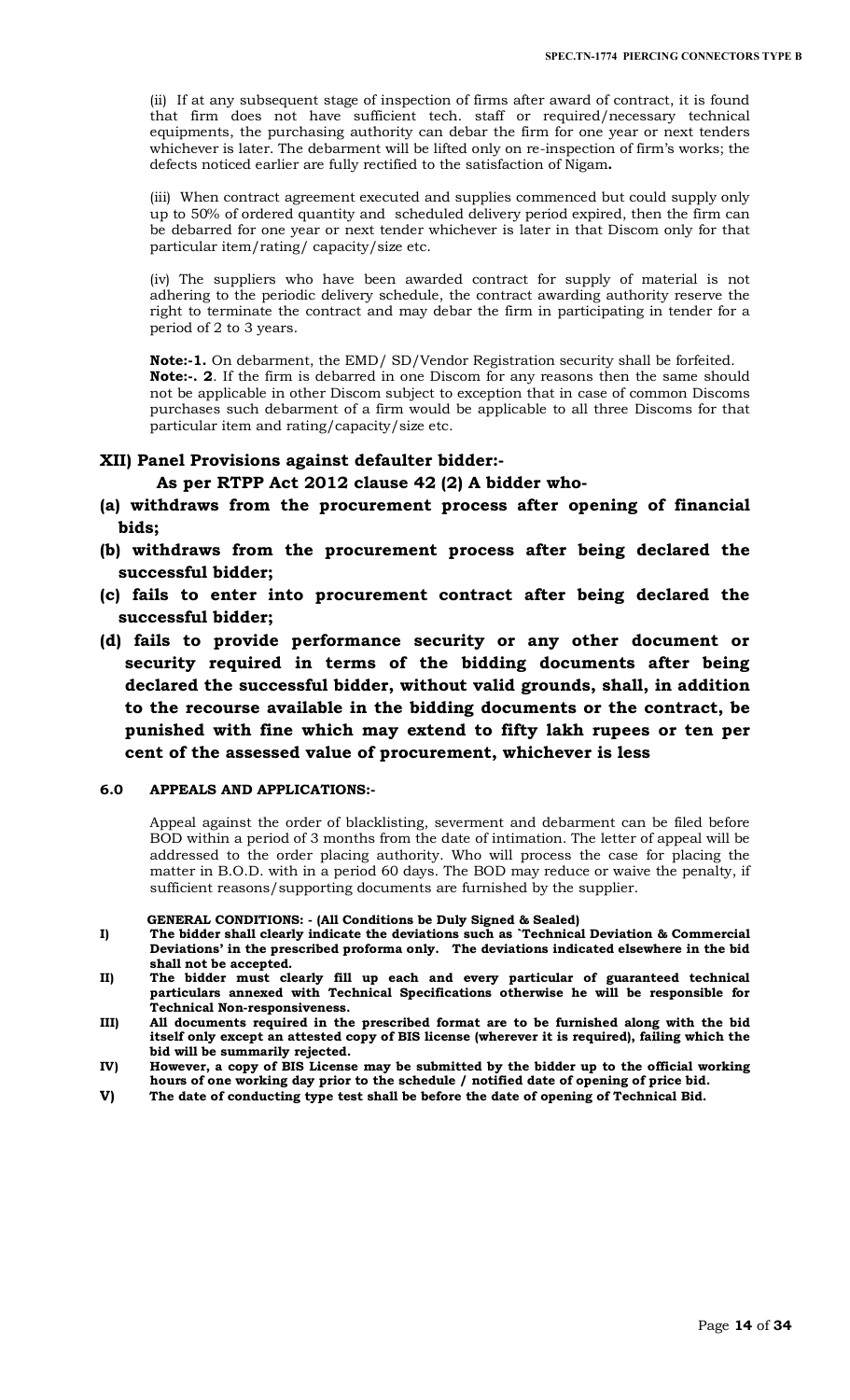# **TN-1774**

## **SCHEDULE-IV A**

# **ITEM - NFC TYPE INSULATION PIERCING CONNECTOR TYPE-B**

## **Must be filled in by the bidder and attached with Technical Bid**

To,

The Superintending Engineer (MM&C), Jodhpur Vidyut Vitran Nigam Limited, Jodhpur.

Dear Sir,

With reference to your invitation to bid against specification No. **JdVVNL/SE (MM&C) /EIIAII/TN-1774**, we agree to supply the following quantity:

| S.<br>No. | <b>Particulars of Items</b>                                                                     | <b>Bid</b><br>Quantity<br>$($ Nos. $)$ | Qty.<br><b>Offered</b><br>(Nos.) | Justification<br>quantity<br>оf<br>offered as<br>per Qualifying<br>Requirement | Status of type<br>test certificate |
|-----------|-------------------------------------------------------------------------------------------------|----------------------------------------|----------------------------------|--------------------------------------------------------------------------------|------------------------------------|
| ı.        | 2.                                                                                              | З.                                     | 4.                               | 5.                                                                             | b                                  |
|           | <b>NFC</b><br><b>INSULATION</b><br><b>TYPE</b><br><b>CONNECTOR</b><br><b>PIERCING</b><br>TYPE-B | 19380                                  |                                  |                                                                                |                                    |

1. The offer is valid for a period of 120 days from the next date of opening of Techno-Commercial Bid.

- 2. The prices are **Firm**
- 3. It is noted that the quantity as mentioned in the specification are approximate and we agree to supply any quantity as per your requirement.
- 4. The delivery shall strictly be in accordance with our delivery schedule as given in Schedule VIII of this specification. In case we fail to deliver the materials as indicated in the clause No.1.23 of GCC (Schedule-II), we are liable to pay recovery for delay in delivery as per clause No.1.24 of this Schedule-II of this specification. The material shall conform to your specification No. **JdVVNL/SE(MM&C)/EIIAII/TN-1774** and as per relevant ISS in all respect.
- 5. We confirm that we agree to all the terms & conditions as well as the technical stipulation of your specification No. **JdVVNL/SE(MM&C)/EIIAII/TN-1774** and there are no deviations other than as specified in the Schedule-III, V & VI (A & B).

### **Yours faithfully,**

 **Signature of bidder with stamp**  *Dated* **Dated**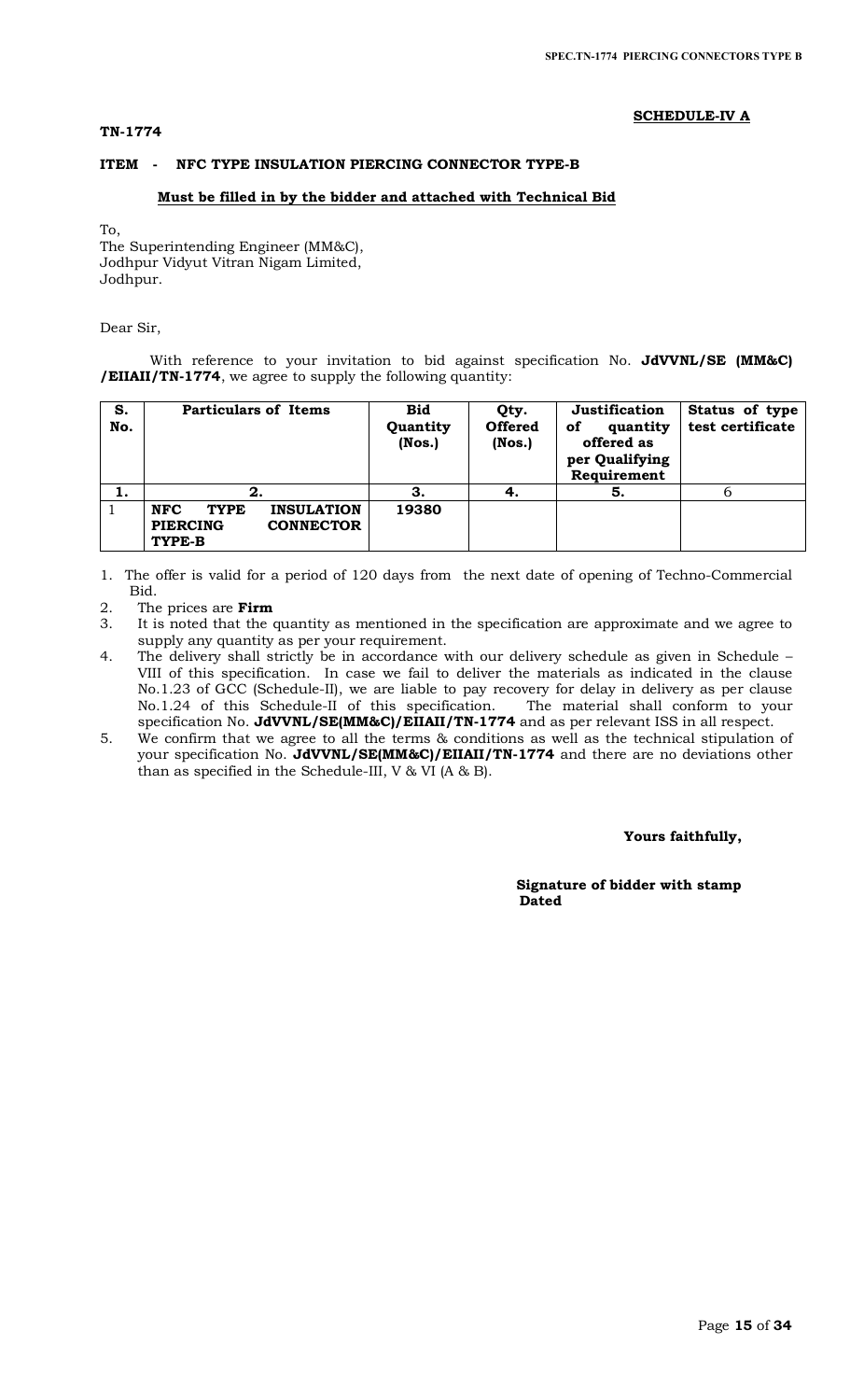### **SCHEDULE – V TN-1774**



# **JODHPUR VIDYUT VITRAN NIGAM LIMITED A Govt. of Rajasthan Undertaking**

Statement of guaranteed technical particulars and other performance data for supply of ……………………………………….. (Name of material) against specification no..………………………..

S.No. Particulars of technical & other performance data guaranteed.

Certified that we agree to all the aforesaid technical particulars and other performance data except following :-

| S.No. | Particulars of technical & other | Reasons for           |
|-------|----------------------------------|-----------------------|
|       | Performance data                 | deviations/departure. |

# **(Signature)**

Name & Designation with seal of the bidder.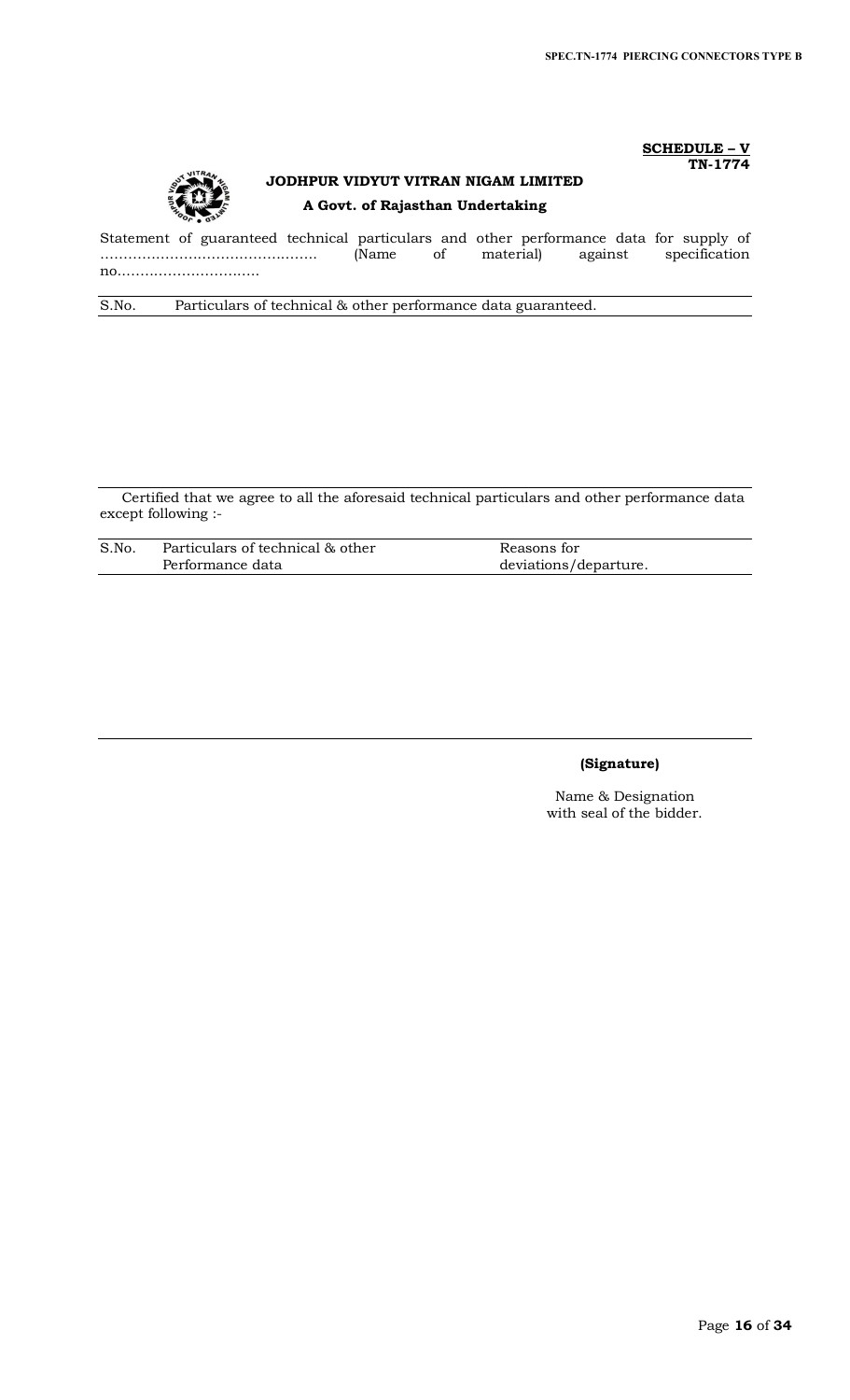# **TN-1774 SCHEDULE-V-A**

# **GUARANTEED TECHNICAL AND OTHER PARTICULARS AGAINST TN-1774.**

# **Insulation Piercing Connectors Type-B:**

| SI. No.          | <b>Particulars</b>                                      | Type-B                             |
|------------------|---------------------------------------------------------|------------------------------------|
| 1 <sub>1</sub>   | Name of Manufaturer& Address                            |                                    |
| 2.               | Worksc Address                                          |                                    |
| 3.               | Is Manufacturer of Accessories                          |                                    |
|                  | an ISO 9001 . 2000 Company.                             |                                    |
|                  | Copy of Certificate enclosed                            |                                    |
|                  | Are GA drawings enclosed?                               |                                    |
|                  | Are experience certificates                             |                                    |
|                  | enclosed?                                               |                                    |
| 4.0              |                                                         |                                    |
|                  | Type Number & Size Range                                |                                    |
| 4.1              | any metallic part carrying<br>ls                        |                                    |
|                  | potential in operation exposed                          |                                    |
|                  | during installation?                                    |                                    |
| 4.2              | Metal used for teeth.<br>Are end caps for branch cable? |                                    |
|                  | Slide on Type                                           |                                    |
|                  | Rigid                                                   |                                    |
| $\overline{4.3}$ | Are torque limiting shear heads                         |                                    |
|                  | provided on tightening bolts?                           |                                    |
| 4.4              | Range of sizes accommodated                             |                                    |
|                  | for Branch & Main (fill 4.5.1 to                        |                                    |
|                  | 4.7.5 for each size of connector)                       |                                    |
| 4.5.1            | Rated tightening torque (Nm)                            |                                    |
| 4.5.2            | Min Shear head breaking torque                          |                                    |
|                  | (Nm)                                                    |                                    |
|                  | Max<br>Shear head breaking                              |                                    |
|                  | torque (Nm)                                             |                                    |
| 4.6.2            | Max. Tensile load for<br>no                             |                                    |
|                  | breakdown of main conductor                             |                                    |
|                  | (for each cross-section). Kg.                           |                                    |
| 4.6.3            | Max. tensile on Branch conductor                        |                                    |
|                  | for no slippage / break Kg.                             |                                    |
| 4.7              | Voltage withstand under water                           |                                    |
|                  | immersion                                               |                                    |
| 4.8              | Marking on IPC                                          | Clause<br>As<br>per<br>no.3 of NFC |
|                  |                                                         |                                    |

 Signature of Bidder **Signature** Name & Designation with seal of the firm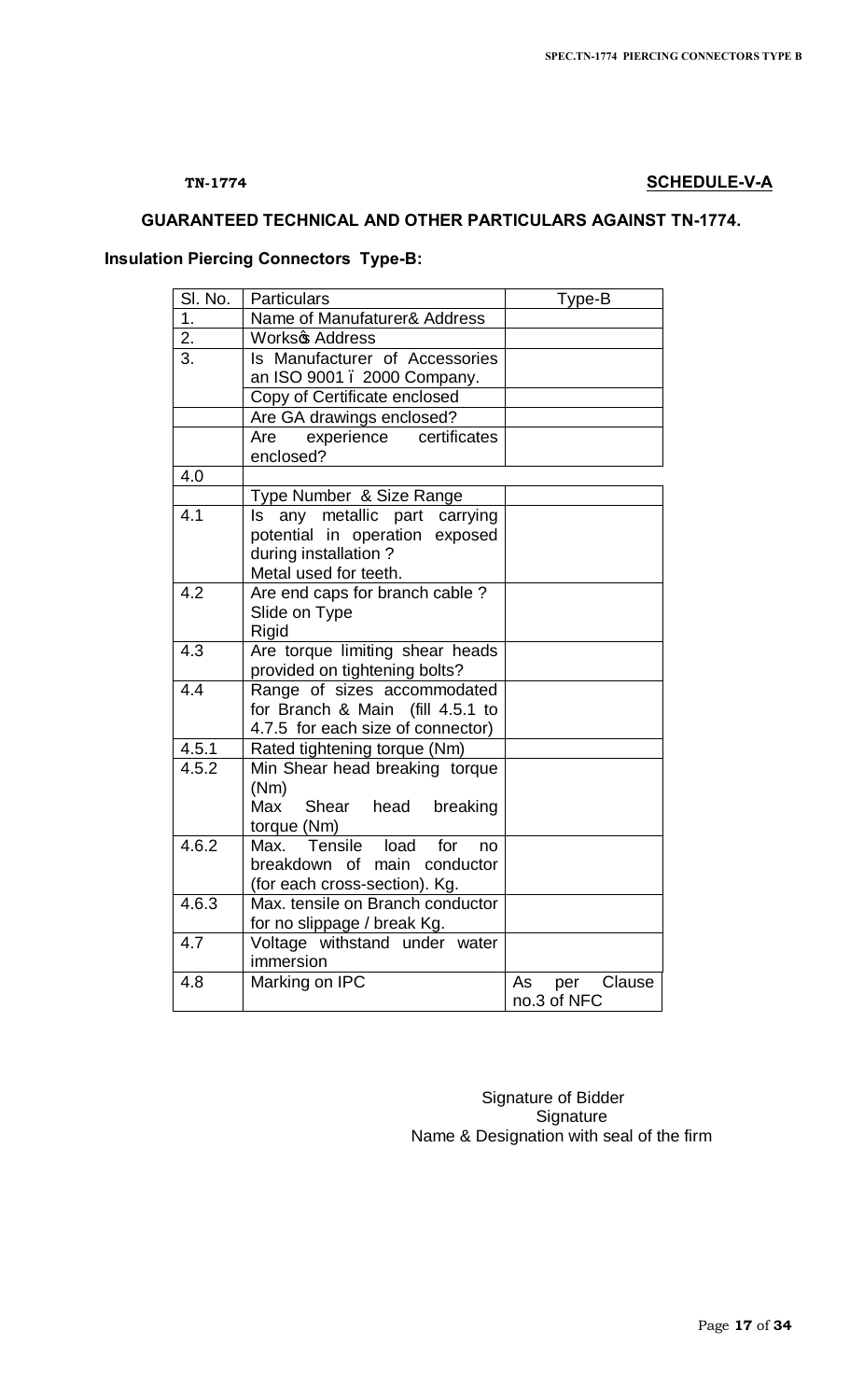**SCHEDULE – VI (A) TN-1774**

# **JODHPUR VIDYUT VITRAN NIGAM LIMITED A Govt. of Rajasthan Undertaking DEPARTURE/DEVIATION FROM TECHNICAL SPECIFICATION**

The bidder shall state under this schedule the departure from the Purchaser's specification in respect of technical is as under:-

S.No. Main Deviations from Technical Specification.

Certified that we agree to all the technical specification of the NIT except for the deviation to the extent indicated above.

> **(Signature)** Name & Designation with seal of the bidder.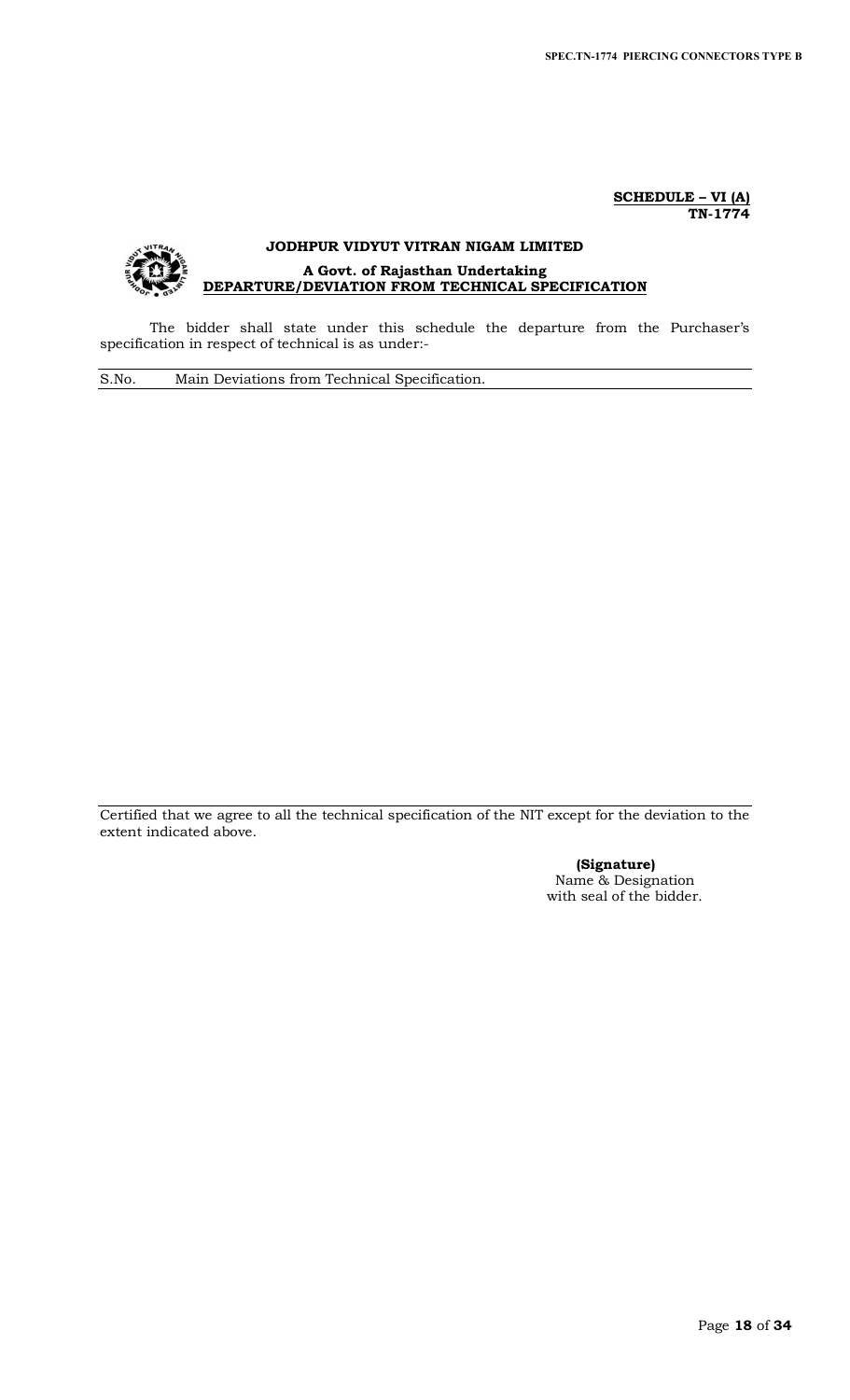### **SCHEDULE – VI (B) TN-1774**



# **JODHPUR VIDYUT VITRAN NIGAM LIMITED A Govt. of Rajasthan Undertaking**

# **DEPARTURE FROM COMMERCIAL TERMS & CONDITIONS OF THE SPECIFICATION**

The bidder shall state under this schedule the departure from the Purchaser's specification in respect of Commercial terms & conditions:-

S.No. Main Deviations from Specification.

Certified that we agree to all the commercial terms & conditions as laid down in General Conditions of Contract to the specification except for the deviation to the extent indicated above.

> **(Signature)** Name & Designation with seal of the bidder.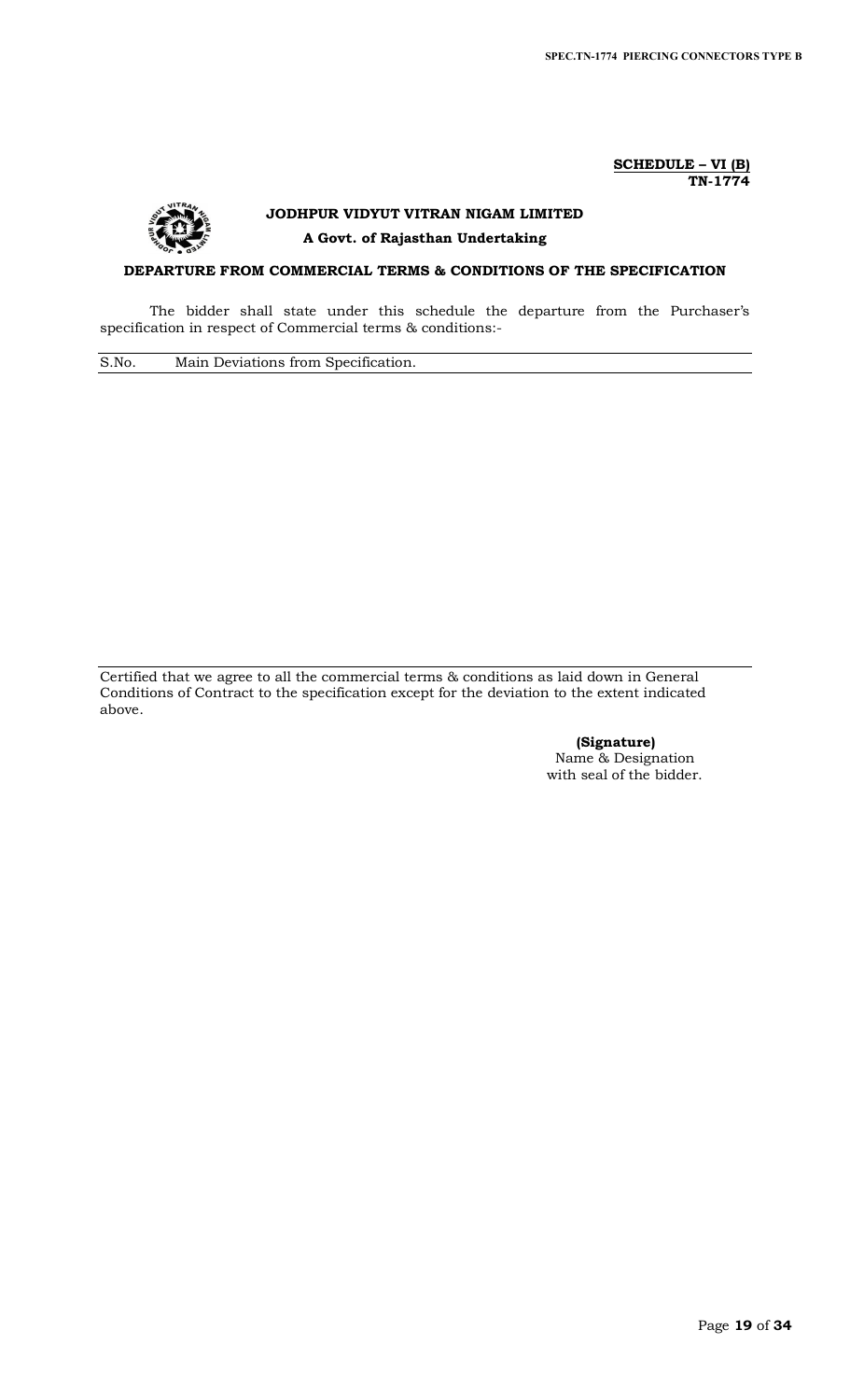## **SCHEDULE – VII TN-1774**

# **JODHPUR VIDYUT VITRAN NIGAM LIMITED A Govt. of Rajasthan Undertaking**

# **LIST OF PAST SUPPLIES**

The bidder shall state under this schedule whether material and equipments, similar to those offered in the tender have been previously supplied by him. A list shall be given of such orders executed by him together with information regarding the names of purchasing organizations, quantities supplied and when the supplies were effected. This list should be in form given below:-

| S.No. Detailed particulars Qty in<br>of items supplied | Nos. | Order No.<br>& Date | Name & details<br>of purchasing authority Completion | Date of |
|--------------------------------------------------------|------|---------------------|------------------------------------------------------|---------|
|                                                        |      |                     |                                                      |         |

| If executed partially<br>mentioned | whether still<br>to be executed | Delivery<br>stipulated in | Remarks to be<br>(Qty. |
|------------------------------------|---------------------------------|---------------------------|------------------------|
| in Nos.)                           |                                 | order                     |                        |
|                                    |                                 |                           |                        |

**Note:** Separate schedules are to be furnished by the bidder for past supply to the JdVVNL, Jodhpur other State Electricity Boards and other Departments /Organizations.

**(Signature)**

Name & Designation with seal of the bidder.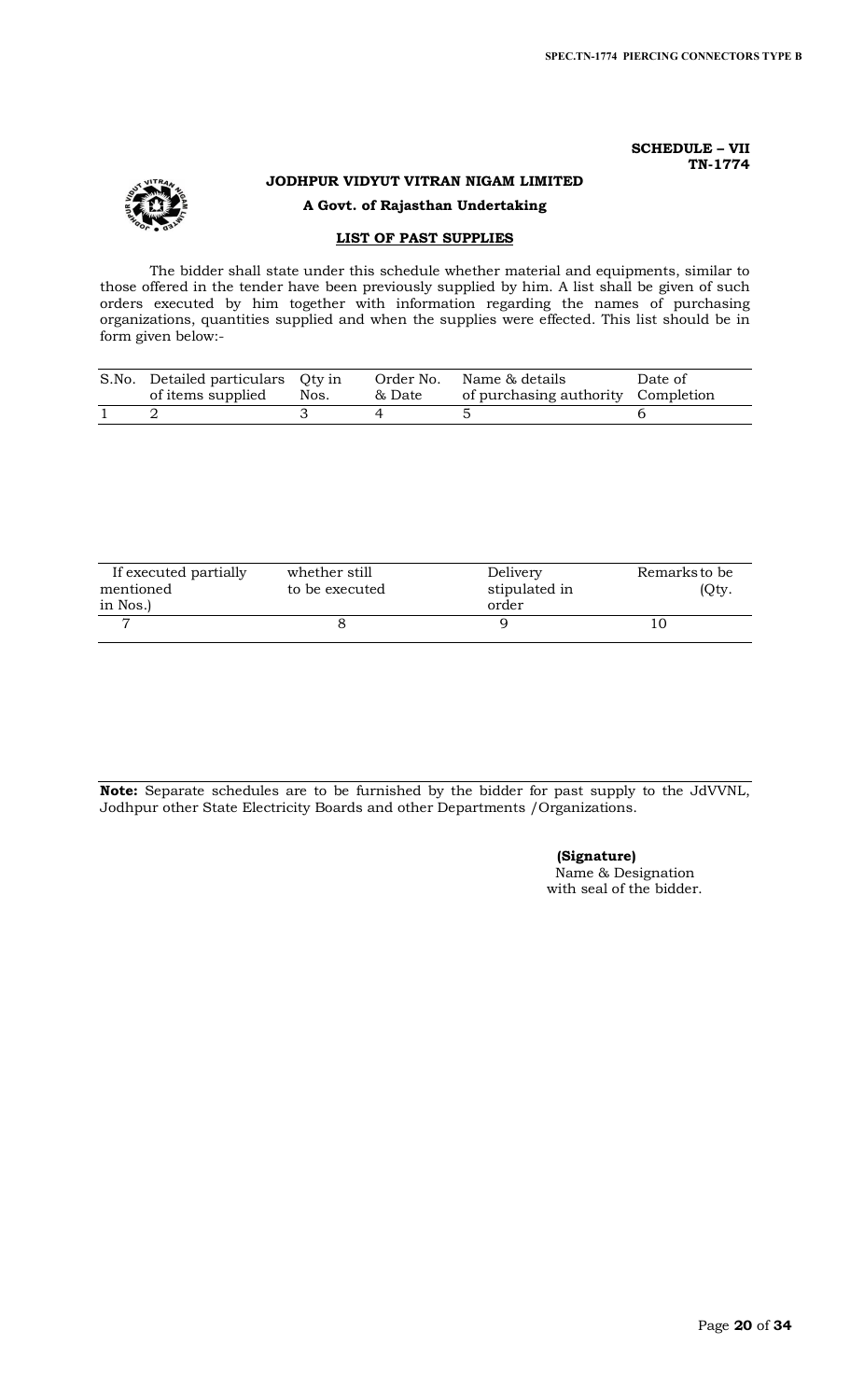### **SCHEDULE-VIIA TN-1774**

## **TO WHOMSOEVER IT MAY CONCERN**

|      |                               | detailed out below:                   | have manufactured and supplied the goods / equipments / material during the following<br>financial year(s) to the Electrical Utilities / Government Departments / Discoms / SEBs as |                                         |      |              |                      | (Complete with address)         |                      |             |
|------|-------------------------------|---------------------------------------|-------------------------------------------------------------------------------------------------------------------------------------------------------------------------------------|-----------------------------------------|------|--------------|----------------------|---------------------------------|----------------------|-------------|
| S.No | Financial<br>year in          | <b>Detailed</b><br><b>Particulars</b> | Name and<br>particulars                                                                                                                                                             | Order No.<br>& date                     | Unit |              | Ordered              | <b>Actual Supplied</b><br>up to |                      | Rem<br>arks |
|      | which<br>material<br>supplied | of item(s)<br>supplied                | of<br>purchasing<br>authority                                                                                                                                                       | against<br>which<br>item(s)<br>supplied |      | Quan<br>tity | <b>Value</b><br>(Rs) | Quantit<br>у                    | <b>Value</b><br>(Rs) |             |
|      | $\mathbf{2}$                  | 3                                     | 4                                                                                                                                                                                   | 5.                                      | 6    | $\mathbf 7$  | 8                    | 9                               | 10                   | 11          |
|      |                               |                                       |                                                                                                                                                                                     |                                         |      |              |                      |                                 |                      |             |
|      |                               |                                       |                                                                                                                                                                                     |                                         |      |              |                      |                                 |                      |             |
|      |                               |                                       |                                                                                                                                                                                     |                                         |      |              |                      |                                 |                      |             |

Signature With Seal of the Bidder

 Signature of C.A Name & Designation Name : Address:

Date\_\_\_\_\_\_\_\_\_\_\_\_\_ Place\_

 **Membership No: UDIN NO:-** 

The above particulars are true and correct based on explanations, records and books of accounts produced before us. Further the above certificate issued on the request of the company.

CA Firm (\_\_\_\_\_\_\_\_\_\_\_\_\_\_\_\_\_\_\_\_)

### **NOTE- AN UNDERTAKING FOR THE SAME BE FURNISHED AS DETAILED IN ANNEXURE-I**

**Note:- The CA Certificate should be furnished on the letter head of CA and must be signed by the bidder and C.A. firm. The details i.e. address of C.A. & membership No. shall clearly be mentioned on C.A. certificate. In case C.A. certificate is not signed by the bidder/furnished without membership No. & address of C.A. then same may not be considered for which responsibility rests with the bidder.**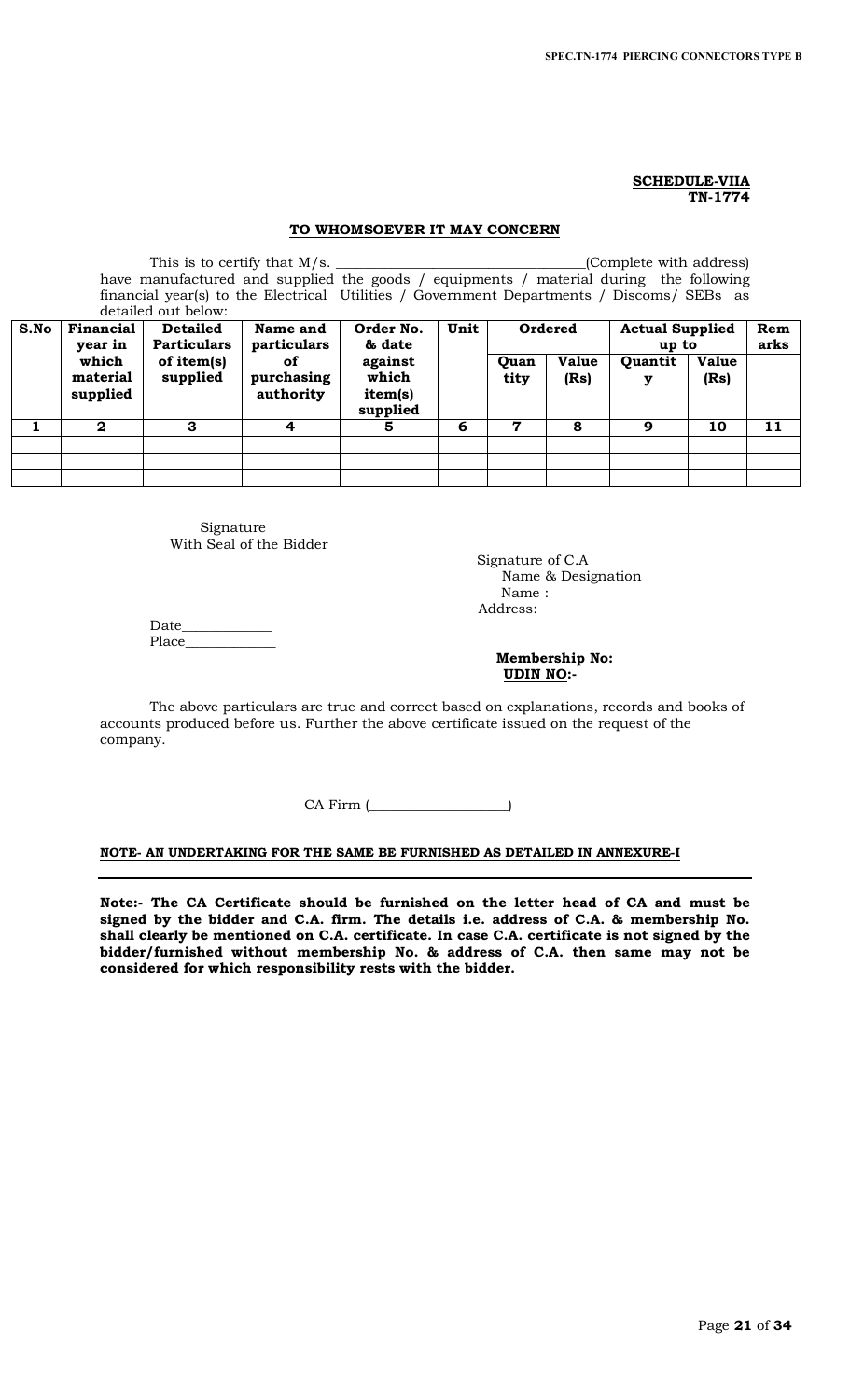**SCHEDUE-VIII TN-1774**

### **JODHPUR VIDYUT VITRAN NIGAM LIMITED**

### **DELIVERY SCHEDULE**

### **PART – A**

The delivery Schedule of the material by the Purchaser Officer is as mentioned hereunder:-

| S.N<br>$\mathbf{o}$ | <b>Particular Of Material</b>                                                        | Commencement<br>Period | <b>Rate of Supply</b><br>per Month | Period for<br>Completion of<br>delivery of Entire<br>material                                     |
|---------------------|--------------------------------------------------------------------------------------|------------------------|------------------------------------|---------------------------------------------------------------------------------------------------|
|                     | <b>NFCTYPE</b><br><b>INSULATION</b><br><b>CONNECTOR</b><br><b>PIERCING</b><br>TYPE-B | period.                |                                    | Complete the supply within 20 days from date of<br>issue of purchase order including commencement |

**Note –** In case ordered quantity is different than quoted quantity, then monthly delivery shall be adjusted proportionately. **Tenders in which monthly delivery schedule as above is not indicated, shall be considered as NON-RESPONSIVE.**

# **PART - B**

In case bidder deviates from the delivery schedule mentioned by the purchaser in Part-A, then the delivery Schedule of the material by the bidder shall be indicated  $\check{I}$  mentioned as under:-

| S.N | <b>Particular Of Material</b> | Commencement<br>Period | <b>Rate Of</b><br>Supply per<br>Month | Period for Completion of<br>delivery of Entire<br>material |
|-----|-------------------------------|------------------------|---------------------------------------|------------------------------------------------------------|
|     |                               |                        |                                       |                                                            |

**Note**: (i) During the commencement period, the process of model assembly and submission of B.O.M. for approval shall be got completed.

ii) During the commencement period the contractual formalities shall be got completed.

**Signature Name & Designation With Seal of the Bidder**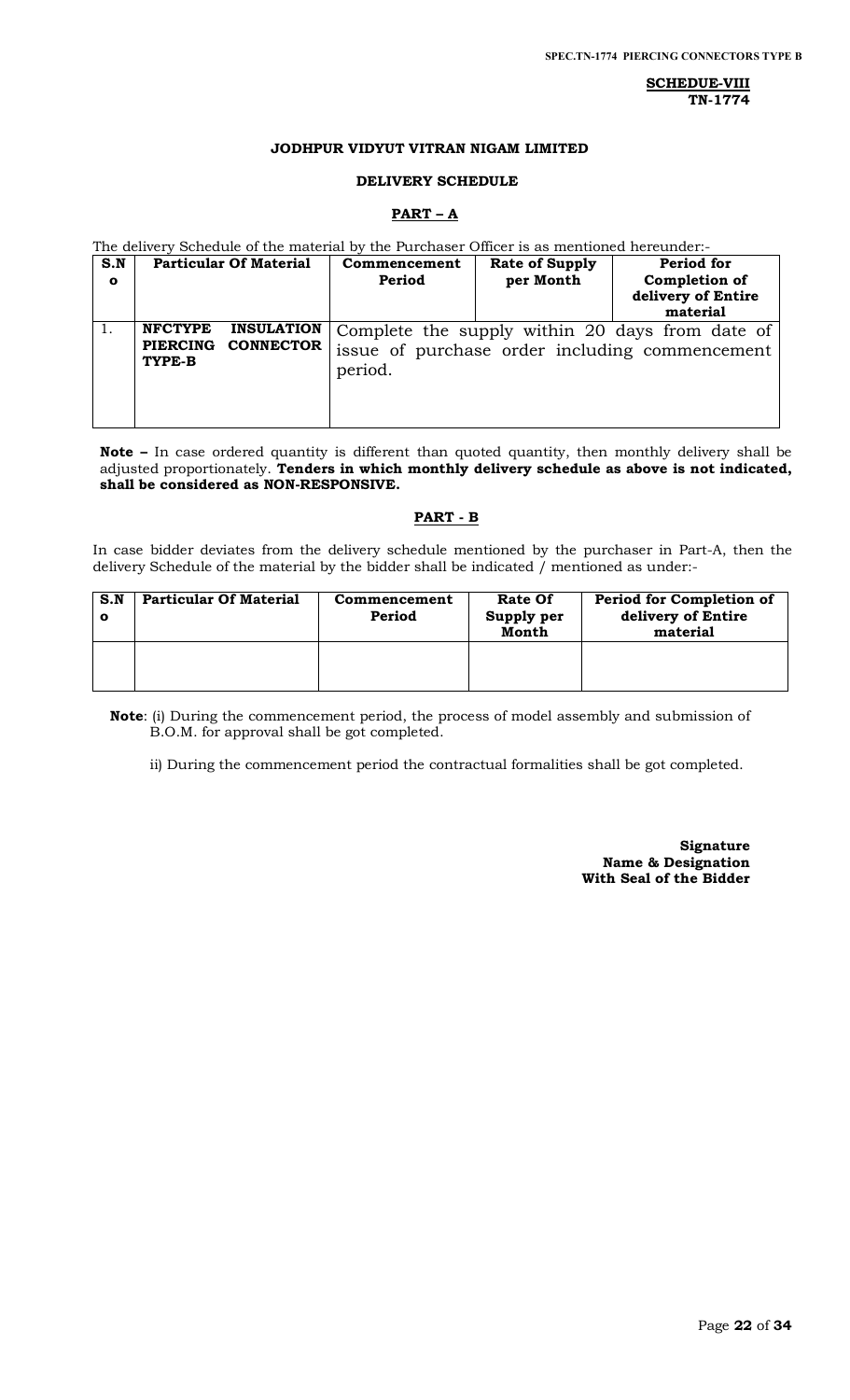### **SCHEDULE – IX TN-1774**



# **JODHPUR VIDYUT VITRAN NIGAM LIMITED**

## **A Govt. of Rajasthan Undertaking**

List of Equipments and Technical Hands Available with the Firm (To be filled in by the bidders & enclosed with the bid)

Manufacturers who are quoting against this bid are requested to furnish the following information along-with the bid. The Purchaser will have the discretion to ignore the bid without the under noted particulars and/or ignore the bid particulars.

- 1. Name and Address of Manufacturer.
- 2. Place where works exist.
- 3. Details of machinery particularly with B.H.P. of each item installed.
- 4. Details of staff employed in the works.
- 5. Date when started the manufacturing of item under reference.
- 6. List of items manufactured.
- 7. Literature and drawings of items manufactured showing their description, size, design and other important technical particulars.
- 8. Details of order so far, executed along with the names of organization to whom supplied.
- 9. Manufacturing capacity.
- 10. Is the workshop open for inspection by the representative of the board, if required?
- 11. Statement of financial resources and Banking Reference along with Balance-Sheet for previous two years.
- 12. Testing facilities available for the manufactured articles in the testing laboratory of works.
- 13. Whether the Firm is a small/medium/large scale industry.
- 14. Registration No. with :
	- i. Small Scale, National/State.
	- ii. DGTD
	- iii. State Industries Department.

### **(Signature)** Name & Designation with seal of the bidder.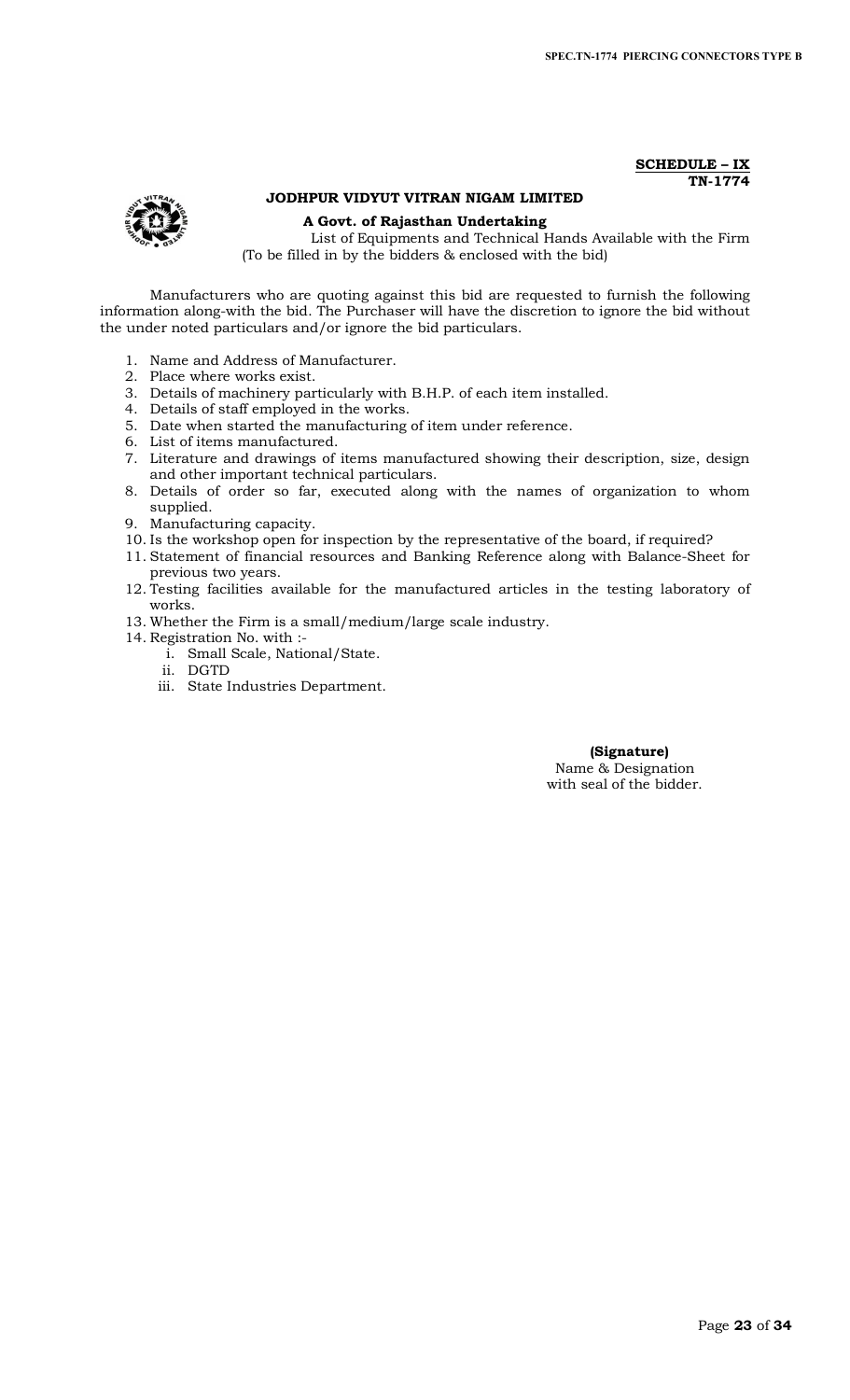# **SCHEDULE – X**

# **(TO BE FURNISHED ON NON-JUDICIAL STAMP WORTH Rs.100/- & DULY NOTARIZED)**

## **FORMAT OF AFFIDAVIT**

|          |    | Aged                                        |    |
|----------|----|---------------------------------------------|----|
| Residing | at | Proprietor/Partner/Director                 | of |
| M/s      |    | do hereby solemnly affirm and declare that: |    |

|                                                     |                                                     |  |  |  | (a) $My/Our$ above noted enterprise $M/s$                                        |  |  |  |  | has been issued |
|-----------------------------------------------------|-----------------------------------------------------|--|--|--|----------------------------------------------------------------------------------|--|--|--|--|-----------------|
|                                                     |                                                     |  |  |  | acknowledgement of Entrepreneurial Memorandum Part II by the District Industries |  |  |  |  |                 |
| Centre                                              | the contract of the contract of the contract of the |  |  |  | The acknowledgement No. is                                                       |  |  |  |  | dated           |
| and has been issued manufacture of following items: |                                                     |  |  |  |                                                                                  |  |  |  |  |                 |

Name of Items Production Capacity (Yearly)

- (i) (ii)
- (iii)
- (iv)
- (v)

(b) My/Our above noted acknowledgement of Entrepreneurial Memorandum Part-II has not been cancelled or withdrawn by the Industries Department and that the enterprise is regularly manufacturing the above items.

(c) My/Our enterprise is having all the requisite plant and machinery and is fully equipped to manufacture the above noted items.

(d) The present status of the firm is as per acknowledgment of Entrepreneurial Memorandum Part-II issued on the date of District Industries Center, \_\_\_\_\_\_\_\_

Place\_

Signature of Proprietor/Director Authorized Signatory With Rubber Stamp and date

**VERIFICATION**

I, \_\_\_\_\_\_\_\_\_\_\_\_\_\_\_\_\_\_\_\_\_\_\_\_\_\_\_\_\_\_ S/o \_\_\_\_\_\_\_\_\_\_\_\_\_\_\_ Aged\_\_\_\_ Years residing at Proprietor/ Partner/ Director of M/s \_\_\_\_\_\_\_\_\_\_\_\_\_\_\_\_\_\_\_\_\_\_\_\_\_\_\_\_\_\_\_\_\_\_\_\_\_\_\_\_\_\_\_\_ verify and confirm that the contents at (a), (b), (c) & (d) above are true and correct to the best of my knowledge and nothing has been concealed therein. So, help me God.

# **DEPONENT**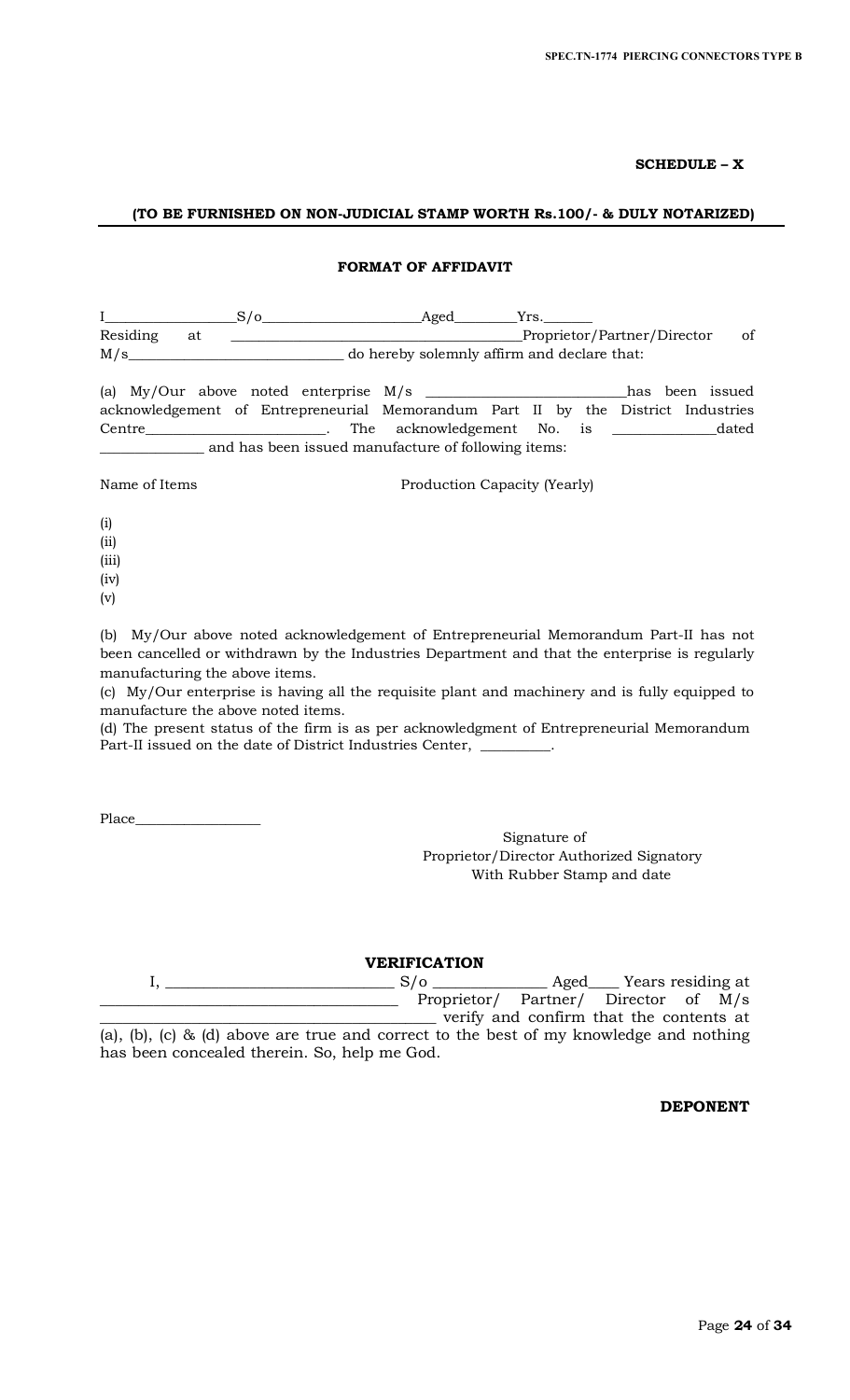### **SCHEDULE-XI**



### **JODHPUR VIDYUT VITARAN NIGAM LIMITED (MATERIAL MANAGEMENT & CONTRACT)**

### **NEW POWER HOUSE, INDUSTRIAL AREA, JODHPUR -342003 TELEPHONE: 0291-2742223/ FAX: 0291-2746539/E-mail-[semmcjdvvnl@gmail.com](mailto:semmcjdvvnl@gmail.com) Corporate Identity Number (CIN)-U40109RJ2000SGC016483 GST No. 08AAACJ8578R1ZJ**

## **SPECIFICATION FOR SUPPLY OF NFC TYPE INSULATION PIERCING CONNECTOR TYPE-B. AGAINST TENDER NOTICE NO: TN-1774**

| Last Date & time for down loading of | 21.02.2022 upto 4.00 PM                           |  |  |  |  |  |  |  |
|--------------------------------------|---------------------------------------------------|--|--|--|--|--|--|--|
| tenders                              |                                                   |  |  |  |  |  |  |  |
| Last Date & time for submitting of   | 22.02.2022 upto 12.00 PM                          |  |  |  |  |  |  |  |
| tenders                              |                                                   |  |  |  |  |  |  |  |
| Date of opening of tenders           | 22.02.2022 at 3.00 PM                             |  |  |  |  |  |  |  |
|                                      |                                                   |  |  |  |  |  |  |  |
| <b>Cost of Specification</b>         | Rs.2950.00 (Two Thousand Nine Hundred Fifty Only) |  |  |  |  |  |  |  |
|                                      | For MSME of Rajasthan Rs. 1475.00                 |  |  |  |  |  |  |  |
|                                      | (One Thousand Four Hundred Seventy Five)          |  |  |  |  |  |  |  |
| <b>Tender Processing fees</b>        | Rs.1000.00 (One Thousand Only)                    |  |  |  |  |  |  |  |
| <b>Validity</b>                      | 120 days from the next date of opening of Techno  |  |  |  |  |  |  |  |
|                                      | commercial bid.                                   |  |  |  |  |  |  |  |
| Base date for price variation        | <b>Firm Price</b>                                 |  |  |  |  |  |  |  |
| Bid security                         | General Bidder: Rs 21318                          |  |  |  |  |  |  |  |
|                                      | Sick Unit of Rajasthan: Rs 10659                  |  |  |  |  |  |  |  |
|                                      | SSI unit of Rajasthan: Rs. 5329.50*               |  |  |  |  |  |  |  |

 Estimated unit FOR price for **NFC TYPE INSULATION PIERCING CONNECTOR TYPE-B.** is Rs. **55.00/Nos.**

--------------------------------------------------------------------------------------------------------------- 1. The bids not accompanied with qualification requirement , technical requirement indicated in the specification and other requirement given here

- under will be considered as incomplete offer and sufficient grounds for offer to be passed over:
	- i) Capacity, capability and competency proofing documents.

a) Capacity /orders of similar and higher rating of tendered equipment booked as on date of biding with type and rating and construction details of equipment for which order received be indicated.

b) Copy of purchase orders of Erstwhile RSEB /SEB`S / Electric Utilities / Govt. Departments / Discoms for similar or higher rating equipment latest executed.

- ii) Year wise past experience for last 5 years of similar or higher rating of tendered equipment.
- iii) The details of testing facilities available at the works and copies of latest type test certificates, carried out on similar ITEM.
- iv) Quality assurance plan.
- v) Complete guaranteed technical particulars, out lines and general arrangement drawings along with Bill of Material.
- 2. Bids without Section-I, II, III & Schedules (I to XI) shall be rejected.<br>3. Bids shall be furnished in single copy.
- Bids shall be furnished in single copy.
- 4. JdVVNL has the right to reject any offer on the basis of track record of poor performance in execution of previous order / equipment supplied /after sales service while evaluating the Techno-Commercial bid.
- 5. JdVVNL reserves the right to accept minor deviations in standard terms and conditions and also in technical and constructional features as specified in the technical specification (Section-III).
- 6. Deviation of any kind shall not be quoted in BOQ (Bill of quantity) , if found quoted, the same shall be ignored.

7. The following facilities are to be provided by the supplier at his own cost to the inspecting officer of Nigam (JdVVNL).

i) Suitable accommodation.

ii) Local conveyance between arrival point, place of stay, works and departure point.

iii) The supplier shall assist in arranging return ticket and reservation on the request of the inspecting officer for which the payment shall be made by the inspecting officer. In case of joint inspection, single or shared double room accommodation shall be provided.

 **(Signature)**

 Name & Designation with seal of the bidder.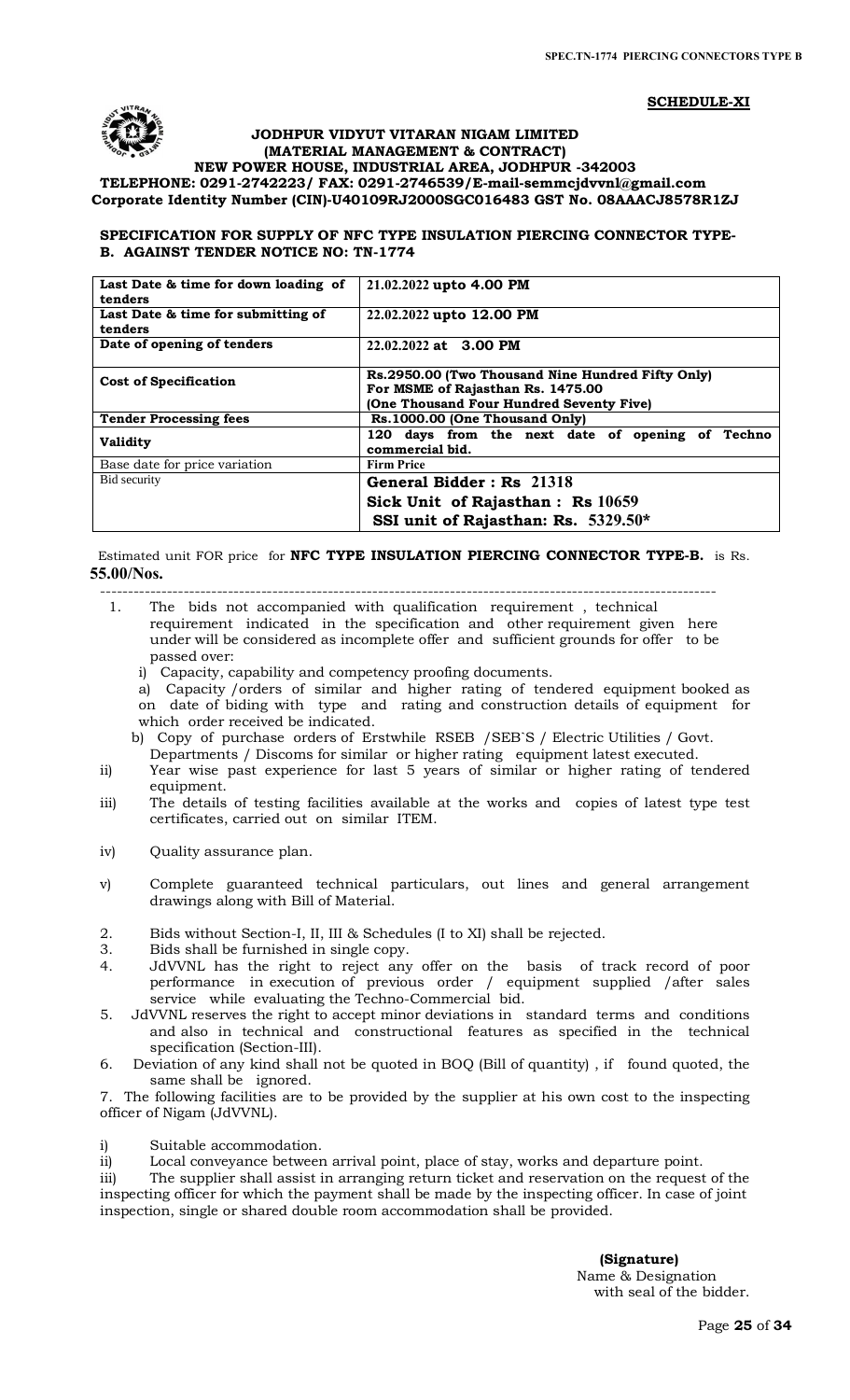### GENERAL **AMENDMENT IN ITB AND GCC**

**The various clauses wherever appearing in the Instructions to Bidders (ITB), General Conditions of Contract (GCC), Technical Specifications, Qualification Requirements, various Schedules etc., are hereby amended to the extent as under:-**

**1. Wherever EMD and Security Bank Guarantee (SBG), are appearing in the ITB, GCC & other Bidding Documents, same is hereby replaced by BID SECURITY as under:-**

### **BID SECURITY**

Bid security shall be 2% **of the estimated value of subject matter of procurement put to bid.** In case of Small Scale Industries of Rajasthan it shall be 0.5% of the **quantity offered** for supply and in case of sick industries, other than Small Scale Industries, whose cases are pending with Board of Industrial and Financial Reconstruction, it shall be 1% of the value of bid. Every bidder, if not exempted, participating in the procurement process shall be required to furnish the bid security as specified in the notice inviting bids.

**In case SSI unit of Rajasthan quotes the less than the tendered quantity, then they are required to furnish Bid Security @ 0.5% of the value of the quantity offered by them, failing which bid shall be considered non-responsive.** 

The Bid Security amount (as applicable) to be paid by Demand Draft/Banker's Cheque in favour of SR. AO (CASH & CPC), JDVVNL, Jodhpur (payable at Jodhpur) 342003 **upto 4.00 p.m. upto one WORKING day prior to schedule date of opening** of respective bid or Bank Guarantee, in specified format, of a scheduled bank in favor of Superintending Engineer (MM&C), JDVVNL, Jodhpur, **upto 4.00 p.m. upto one WORKING day prior to schedule date of opening** of respective bid and obtain a receipt/acknowledgement thereof. No other mode of deposit shall be accepted. At the time of depositing the Bid Security amount or Bank Guarantee, the bidder shall also furnish self attested and duly attested by Notary, the documentary evidence of SSI unit of Rajasthan or of sick unit (as applicable). along with affidavit as per schedule X on non-Judical stamp of Rs. 100/-

The Bank Guarantee against Bid Security be issued by Nationalized / Scheduled Bank. The same may be accepted after confirmation by issuing Bank. If any Bid Security Bank Guarantee is not in proper format / not confirmed by the issuing Bank the same would not be accepted and the bidder would be immediately shorted out from bid process.

The Micro, Small & Medium Scale Industries of Rajasthan and sick industries, other than Small Scale Industries, whose cases are pending before the Board of Industrial and Financial Reconstruction (BIFR) shall furnish self-attested documentary evidence duly attested by Notary to claim the above.

### **2) Wherever Performance Bank Guarantee (PBG) and Composite Bank Guarantee (CBG) are appearing in the ITB, GCC & other Bidding Documents, same are hereby replaced by PERFORMANCE SECURITY as under:-**

### **PERFORMANCE SECURITY**

The Performance security wherever appearing in the tender document may be read as under-:

(a) 5%, or as may be specified in the bidding documents, of the amount of supply order in case of procurement of goods and services and 10% of the amount of work order, in case of procurement of works;

(b) 1% of the amount of quantity ordered for supply of goods, in case of Small Scale Industries or MSME units of Rajasthan; and

(c) 2% of the amount of supply order, in case of sick industries, other than Small Scale Industries, whose cases are pending before the Board of Industrial and Financial Reconstruction (BIFR); and

In case of successful bidder, the amount of bid security may be adjusted in arriving at the amount of the performance security, or refunded if the successful bidder furnishes the full amount of performance security.

 Performance security shall be solicited from all successful bidders except the department's of the State Government and undertakings, corporations, autonomous bodies, registered societies, co-operative societies which are owned or controlled or managed by the State Government and undertakings of the Central Government. However, a performance security declaration shall be taken from them. The State Government may relax the provision of performance security in particular procurement or any class of procurement.

**3) VENDOR REGISTRATION**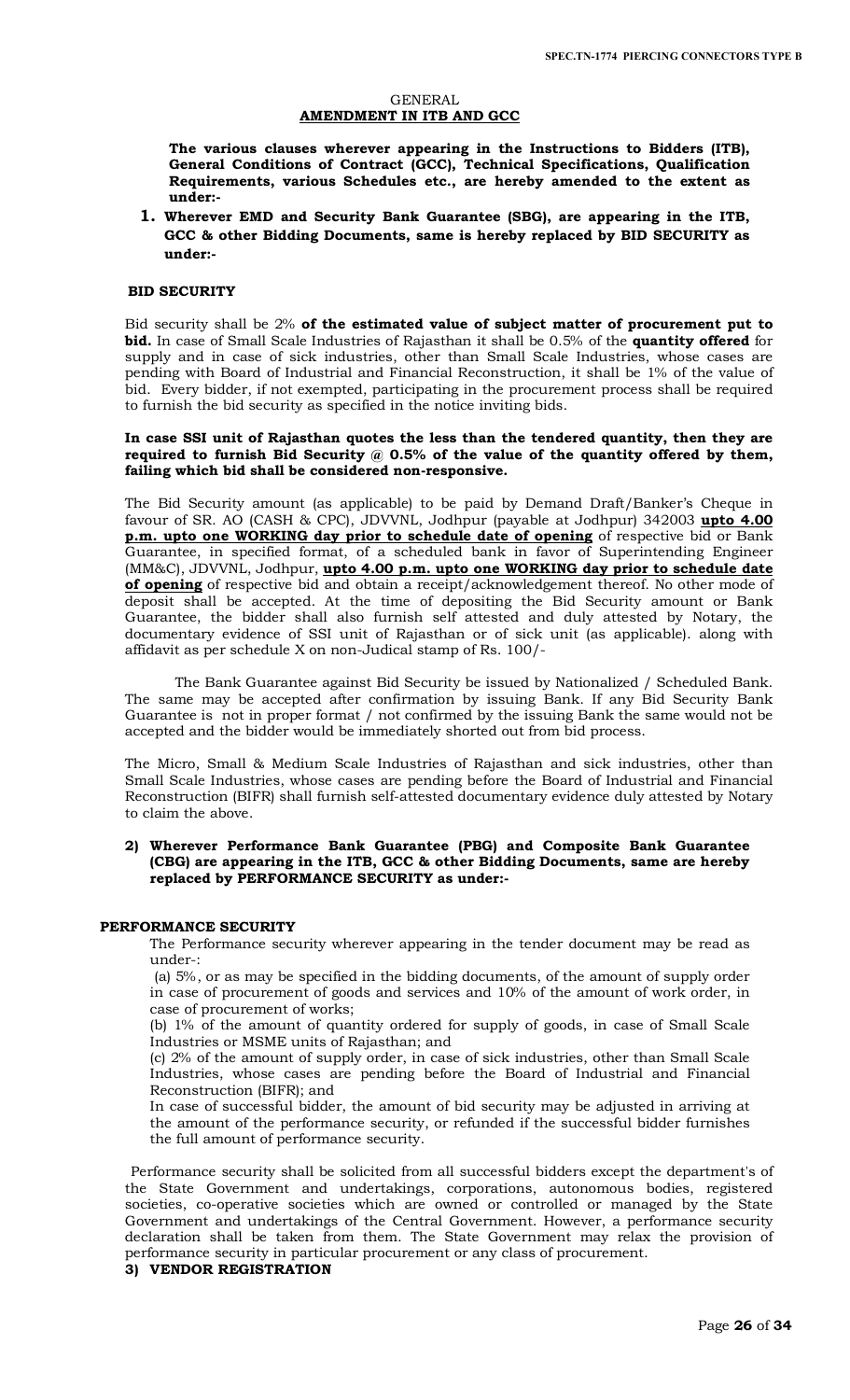**The relaxation/exemption given to the registered vendors of the Nigam in respect of EMD/SBG, wherever appearing in the ITB, GCC & other Bidding documents, are hereby WITHDRAWN.** 

**4) The indirect taxes i.e. Excise Duty, Service Tax, VAT/CST, Entry Tax etc. mentioned in G.C.C., may now be read as G.S.T.** 

### **5) The following amendment is hereby made in GCC Clause No. 1.43 (Due Date of Payment):**

Payment shall be due and payable by the purchaser in accordance with the provision of the contract within a reasonable period from the date of receipt of each invoice by the contractor / supplier duly supported by a certificate of the Engineer. The purchaser will take all possible effort to make payment to the contractor / supplier generally on **45th day** after receipt of duly verified challans / receipts / bill in the office of paying authority {Sr. Accounts Officer (Cash & CPC) Jodhpur Discom, Jodhpur / Concerned Circle Accounts Officer} and completion of contractual formalities. But in case of delay in payment the purchaser shall not be liable to pay any interest on the outstanding amount to the contractor / supplier.

6) The GST will be charge extra at the prevailing rate on all the settlement fees as applicable and amended time to time.

### **7) APPEAL**:

i. If any Bidder or prospective bidder is aggrieved that any decision, action or omission of the procuring entity is in contravention to the provisions of this Act or the rules or guidelines issued there under, he may file 1st & 2nd appeal under section 38 of RTPP Act-2012 to the following appeal authorities **within a period of ten days from the date of such decision or action, omission, as the case may be, clearly giving the specific ground or grounds on which he feels aggrieved:** 

| Sr.No | Type of Appeal | Name & Designation of appellate authority  |  |  |  |  |
|-------|----------------|--------------------------------------------|--|--|--|--|
|       | First appeal   | Chairman, Discoms                          |  |  |  |  |
|       |                |                                            |  |  |  |  |
|       | Second appeal  | Energy Department, Government of Rajasthan |  |  |  |  |

ii) The form of appeal shall be as per Rule 83 of RTPP Rules, 2013 and memorandum of appeal shall be filled as per form-1 as prescribed under RTPP Rules, 2013.

Fee for appeal: - Subject to rule 84 of the RTTP Rule 2013 the fee shall be as under: a. For First Appeal:- Rs. 2,500/- (Rupees Two Thousand Five Hundred Only)+GST. b. For Second Appeal:- Rs. 10,000/- (Rupees Ten Thousand Only)+GST.

iii) It is further intimated that the fee shall be paid in the form of Demand Draft of Bankers Cheque of a Scheduled Bank payable in the name of Sr. Accounts Officer (Cash & CPC), JdVVNL, Jodhpur.

iv) Provided that after the declaration of a Bidder as successful the appeal may be filed only by a Bidder who has participated in procurement proceedings:

Provided further that in case a Procuring Entity evaluates the Technical Bids before the opening of the Financial Bids, an appeal related to the matter of Financial Bids may be filed only by a Bidder whose Technical Bid is found to be acceptable.

vi) The officer to whom an appeal is filed under para (1) shall deal with the appeal as expeditiously as possible and shall endeavour to dispose it of within thirty days from the date of the appeal.

vii) If the officer designated under para (1) fails to dispose of the appeal filed within the period specified in para (2), or if the Bidder or prospective bidder or the Procuring Entity is aggrieved by the order passed by the First Appellate Authority, the Bidder or prospective bidder or the Procuring Entity, as the case may be, may file a second appeal to Second Appellate Authority specified in the Bidding Document in this behalf within fifteen days from the expiry of the period specified in para (2) or of the date of receipt of the order passed by the First Appellate Authority, as the case may be.

8) The bidders should be qualified, not be insolvent, not be in receivership, not be bankrupt or being wound up, should not have affairs administered by a court or a judicial officers, should not have business activities suspended, should not be blacklisted or debarred by any utility/ government agency, should not have a conflict of interest. For this bidder is required to furnish a Declaration as per Appendix-B, on Rajasthan Non-Judicial Stamp Paper of Rs. 100/ (excluding surcharge on Stamp Paper, as per rules)."

**9)** In case the terms & conditions mentioned in PO, ITB & GCC are modified/differ from RTPP Act, then RTPP Act shall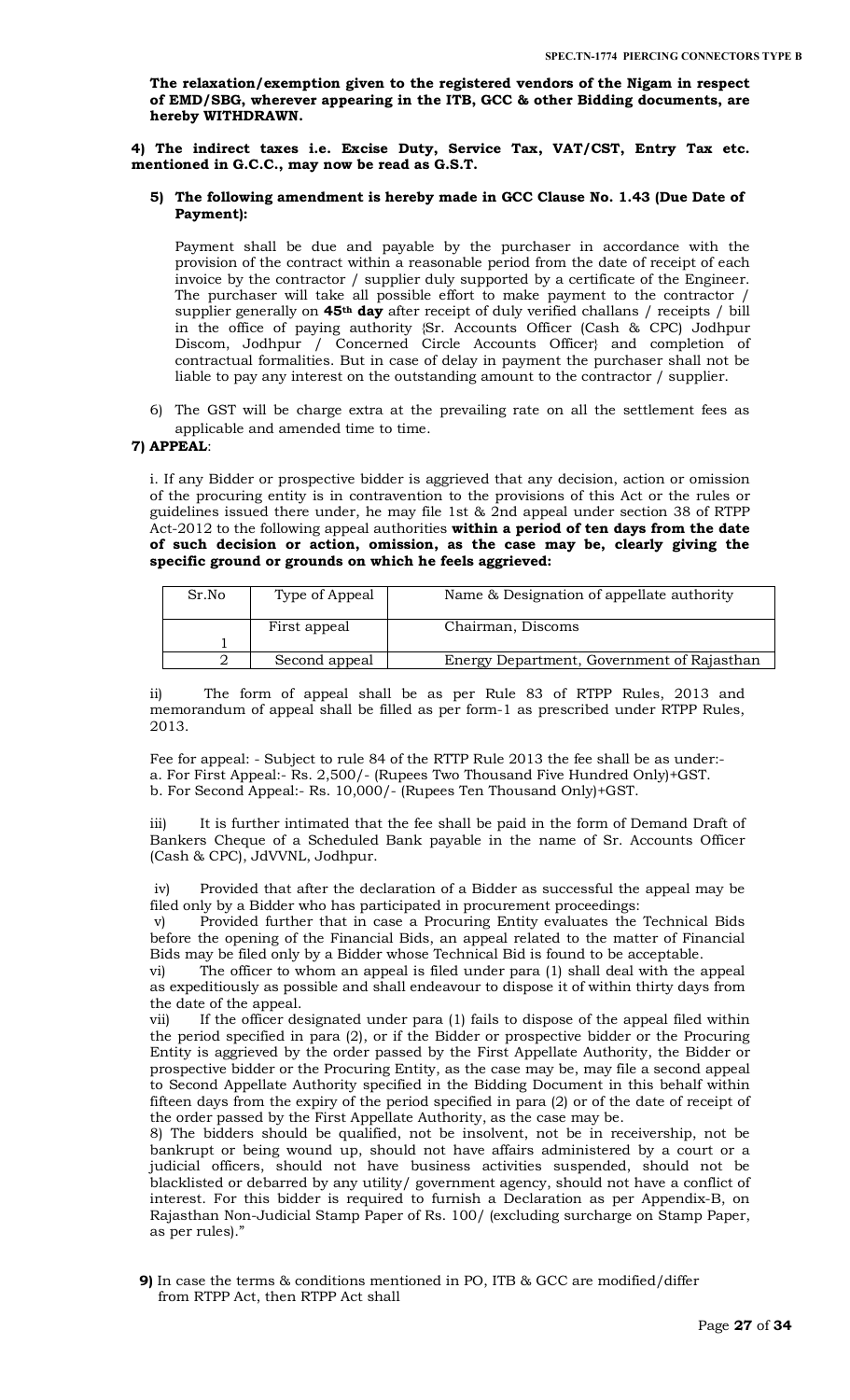# **Addendum in the provision of Instruction to bidder (ITB) in the clause No. 1.12.2 for quantity allocation as per award criteria of purchase manual in accordance to the clause no. 74 of RTPP rules:**

# **1.12.2(A) for quantity allocation**

## **(i) Trial order under Para No. 22.17 (a) & (b) of purchase manual**

(a) Any bidder located within or outside the state of Rajasthan has participated for the first time in a particular Discom & meeting minimum qualification requirement and has supplied the tendered material/or of higher rating in other utility shall be treated as an old supplier. Rajasthan's firms although supplied in past but not meeting minimum quantity supplied criterion including altogether new units which have not supplied any quantity but having adequate & required manufacturing and testing facility and technical know-how of the tendered material shall be considered as new firms and would be eligible for trial order only. In case of supply made to the licensed power utility out side India, the C.A. certificate furnished by firm shall be considered.

**Note: -** The material supplied and accepted for same/higher rating for turnkey project(s) to a licensed power utility/Govt. shall be considered for the purpose of evaluating criteria. The certificate given by C.A. shall indicate above quantity separately.

(b) (i) The trial order for a particular item shall not generally exceed 10 % of the total quantity considered for placement of order. This ceiling may, however, be relaxed by the corporate level purchase committee up to the extent of 30 %, to take the advantage of lower price where situation of differential prices offering is arising.

(ii) The capacity & capability assessment of a bidder located outside state of Rajasthan who otherwise qualifies but is participating for the first time shall not be carried out. Similarly, For the tendered item(s) where the valid BIS license is an essential qualification requirement and the bidder possesses the valid BIS but new to the utility. The capacity/capability assessment of such a bidder shall also not be carried out.

## **(iii)Award criteria under Para No. 10.2 (iii) of purchase manual**

(a) In case of distribution transformers of rating 40 KVA and below, LT cables & conductors and fabricated steel items, order quantity may be distributed in the following manner: -

 **20% to L1 15% to L2 10% to L3 05% to L4**

50% to be distributed equally among other firms subject to the condition that not more than 5% of the quantity to be purchased will be allotted to any one of such firms. The balance, if any will be distributed in the same proportion as indicated above among the first four firms. (b) In case of other items except poles, order quantity may be distributed in the following manner:

**40% to L1**

**20% to L2 10% to L3 06% to L4**

The balance quantity may be equally distributed among other firms subject to the condition that not more than 4% of the quantity to be purchased will be allotted to any such firm. The balance, if any, will be distributed in the same proportion as indicted above the first four firms.

(c) In case of poles, the order may be awarded on the basis of landed cost (material and transportation taken together). The allocation of quantity location/destination wise may be made among the eligible firms in equal proportion as far as possible.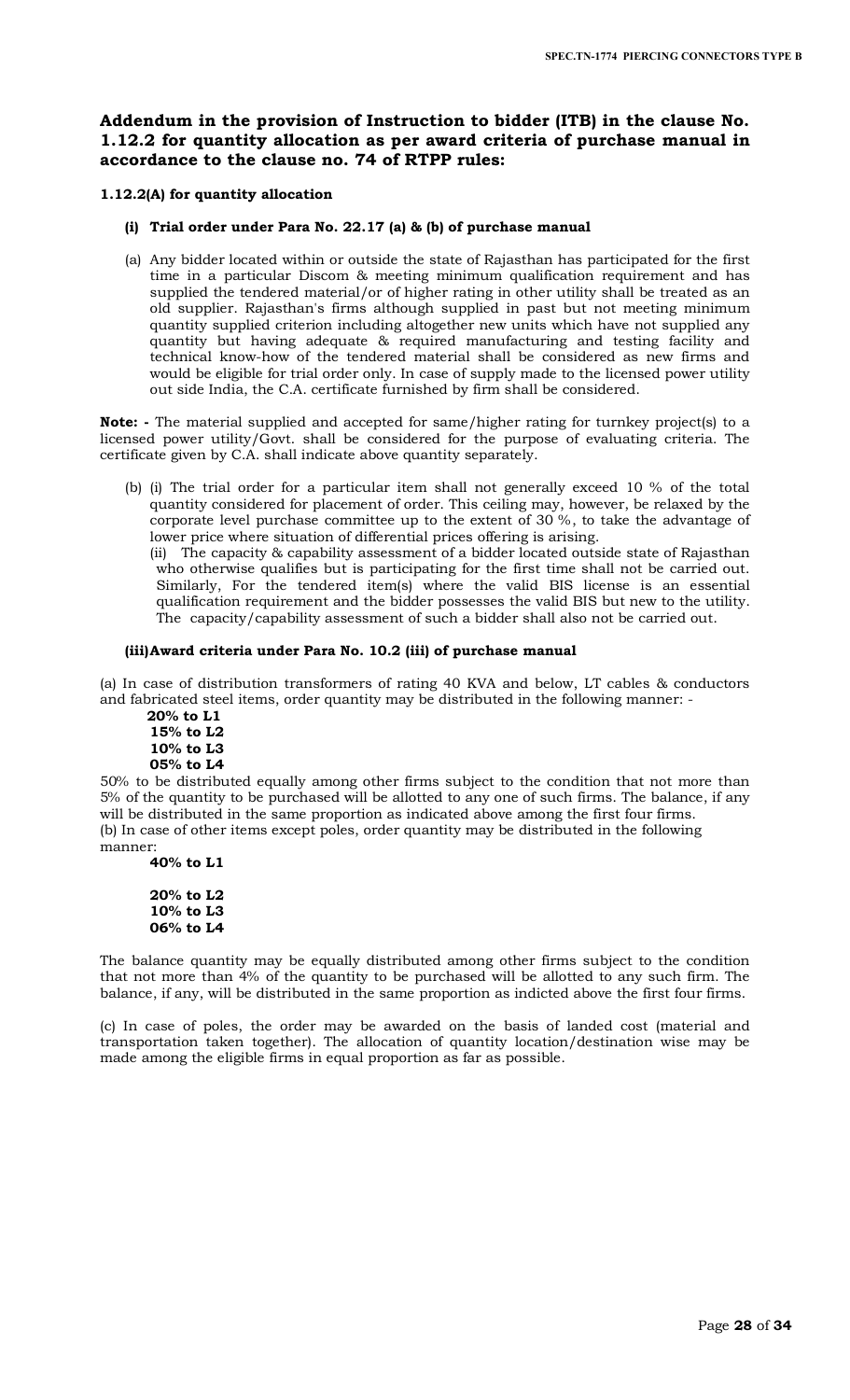# **APPENDIX-A**

Bank Guarantee No. \_\_\_\_\_\_\_. Security Amount : \_\_\_\_\_\_\_\_. Issued on dated : \_\_\_\_\_\_\_\_. Valid upto :  $\_\_\_\_\_\_\_\_\$ . Claim upto / Grace period: \_\_\_\_\_\_\_\_\_.

# **PERFORMA OF BANK GUARANTEE FOR BID SECURITY**

(Bank Guarantee in lieu of bid Security on non-judicial Stamp Paper of Rajasthan State of 0.25% of the B.G. value or Rs.25,000/-, whichever is less)

To,

The Superintending Engineer (MM&C), Jodhpur Vidyut Vitaran Nigam Limited, Jodhpur.

- 1. Whereas \_\_\_\_\_\_\_\_\_\_\_\_\_\_\_\_\_\_ (name of the Bidder) (hereinafter called othe Bidderö) has submitted its bid dated \_\_\_\_\_\_\_ (date of submission of bid) for \_ (name of contract/ name of the material with Bid no. / TN No. \_\_\_\_\_) (hereinafter called  $\pm$ he Bidö).
- 2. KNOW ALL PEOPLE by these presents that WE \_\_\_\_\_\_\_\_\_\_\_\_ (name and address of branch of Bank ) of \_\_\_\_\_\_\_\_\_ (name of country), having our registered office at \_\_\_\_\_\_\_\_\_\_\_\_\_\_\_\_\_\_\_\_\_\_ (addresses of bank) (hereinafter called 'the Bank"), are bound unto \_\_\_\_\_\_\_\_\_\_\_\_\_\_\_ (name of Purchaser) (hereinafter called other Purchaserö) in the sum of Rs. \*\_\_\_\_\_\_\_\_\_\_\_\_\_\_\_ for which payment well and truly to be made to the said Purchaser, the Bank binds itself, its successors, and assigns by these presents sealed with the Common Seal of the said Bank this \_\_\_\_\_\_\_ day of \_\_\_\_\_\_ 20\_\_\_\_.
- 3. THE CONDITIONS of this obligation are :
	- i. If the bidder withdraws its Bid during the period of bid validity specified by the Bidder in the Bid Form; or
	- ii. If the bidder refuses to accept the correction of error in his Bid; or
	- iii. If the bidder, having been notified of the acceptance of its Bid by the purchaser during the period of bid validity:
	- a. Fails or refuses to execute the Contract Agreement within the time specified in purchase / work order, if required, or
	- b. Fails or refuses to furnish the performance security within the time specified in purchase / work order in accordance with the GCC, or
	- c. Fails to commence supply of goods or services or execute work as per purchase / work order within time specified.
	- iv. If the bidder breaches any provision of the Code of integrity specified in the RTPP Act and Chapter VI of the RTPP Rules.
- 4. We undertake unconditionally and irrevocably to guarantee as primary obligator and not as surety merely to pay to the purchaser a sum of Rs. \_\_\_\_\_\_\_\_\_\_\_ (in words Rs. \_\_\_\_\_\_\_\_\_\_\_\_\_\_\_\_\_\_\_\_\_\_\_\_\_\_\_\_\_\_\_\_\_\_\_\_\_\_) upon receipt of its first written demand, without the purchaser having to substantiate its demand, provided that in its demand the Purchaser will note that the amount claimed by it is due to it owing to the occurrence of one or all of the above three conditions specifying the occurred condition or conditions.
- 5. The decision of the Superintending Engineer (MM&C), Jodhpur Vidyut Vitaran Nigam Limited, Jodhpur shall be final whether breach has been committed on the right to demand the amount of guarantee from us which has accrued to the purchaser.
- 6. This guarantee shall not cease or determine, if the purchaser grants time or indulgence or vary the terms of the contract with the Contractor or without our consent or knowledge.
- 7. The guarantee herein contained shall not be affected by any change in the constitution of the Contractor.
- 8. We \_\_\_\_\_\_\_\_\_\_(Bank Name) further undertake not to revoke this guarantee during its currency except with the previous consent of the Superintending Engineer (MM&C), Jodhpur Vidyut Vitaran Nigam Limited, Jodhpur.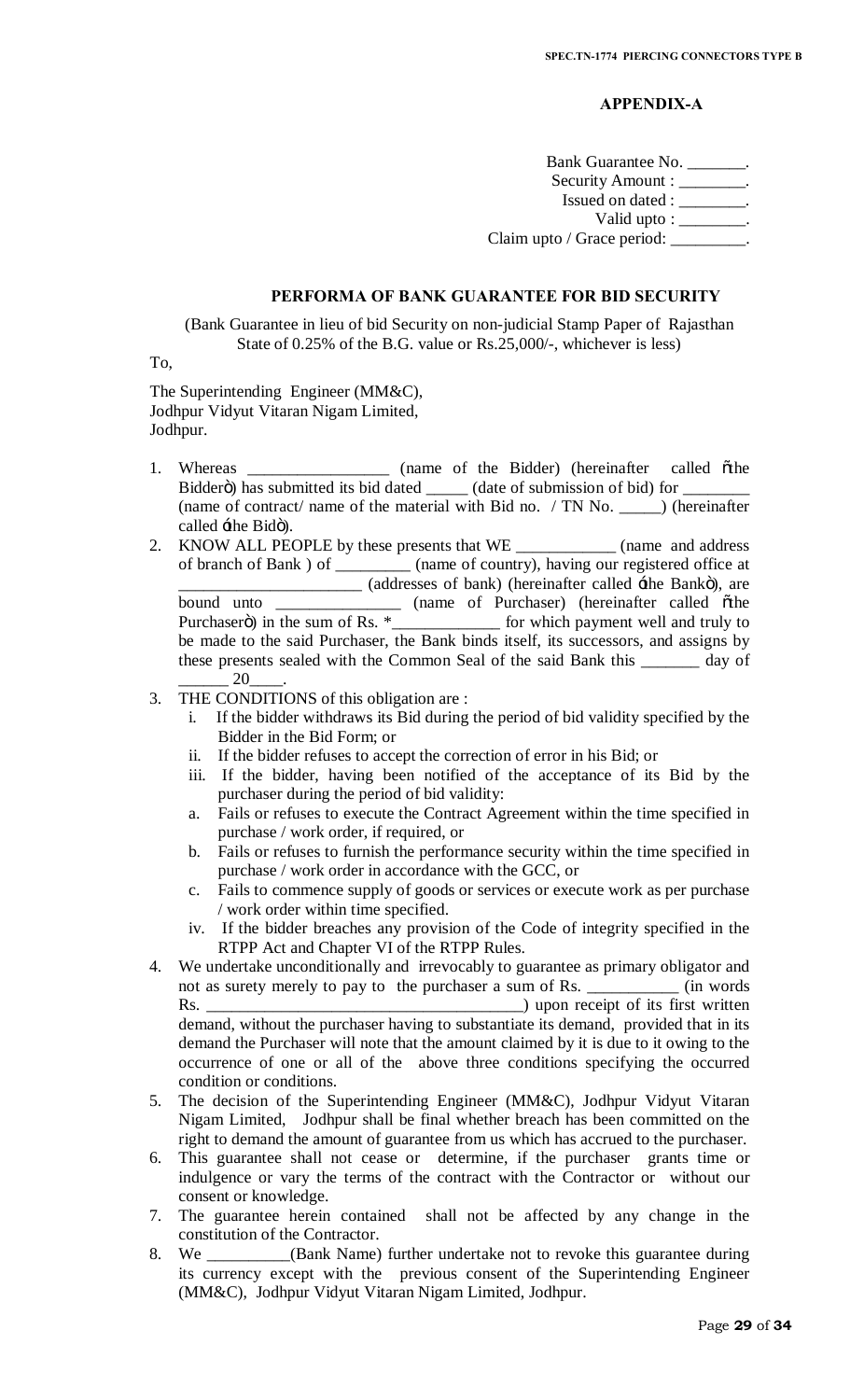- 9. All disputes arising under the said guarantee between the Bank and the Nigam or between the Contractor and the Nigam pertaining to the guarantee, shall be subject to the jurisdiction of the Courts in Jodhpur, Rajasthan alone.
- 10. This guarantee will remain in force up to and including one hundred eighty (180) days after the date of the opening of bids, i.e. upto \_\_\_\_\_\_\_\_\_\_\_, with a further grace period of Ninety (90) days and any demand in respect thereof should reach the Bank not later than the above date.

Yours faithfully, Bankers (EXECUTANT) Signed by the above named Bank in presence of : (signature with full Name and Address)

Witness :

.

1. \_\_\_\_\_\_\_\_\_\_\_\_\_\_.  $2.$ 

Attested by Notary Public, First Class Magistrate or directly confirmed by the executing Bank.

\* The Bidder should insert the amount of the guarantee in words and figures denominated in the currency of bid.

**Note** : In case the bid is submitted by a Joint Venture, the Bid Bank guarantee shall be in the name of Lead partner or in the name of joint venture partners submitting the Bid covering all the partners of the joint venture.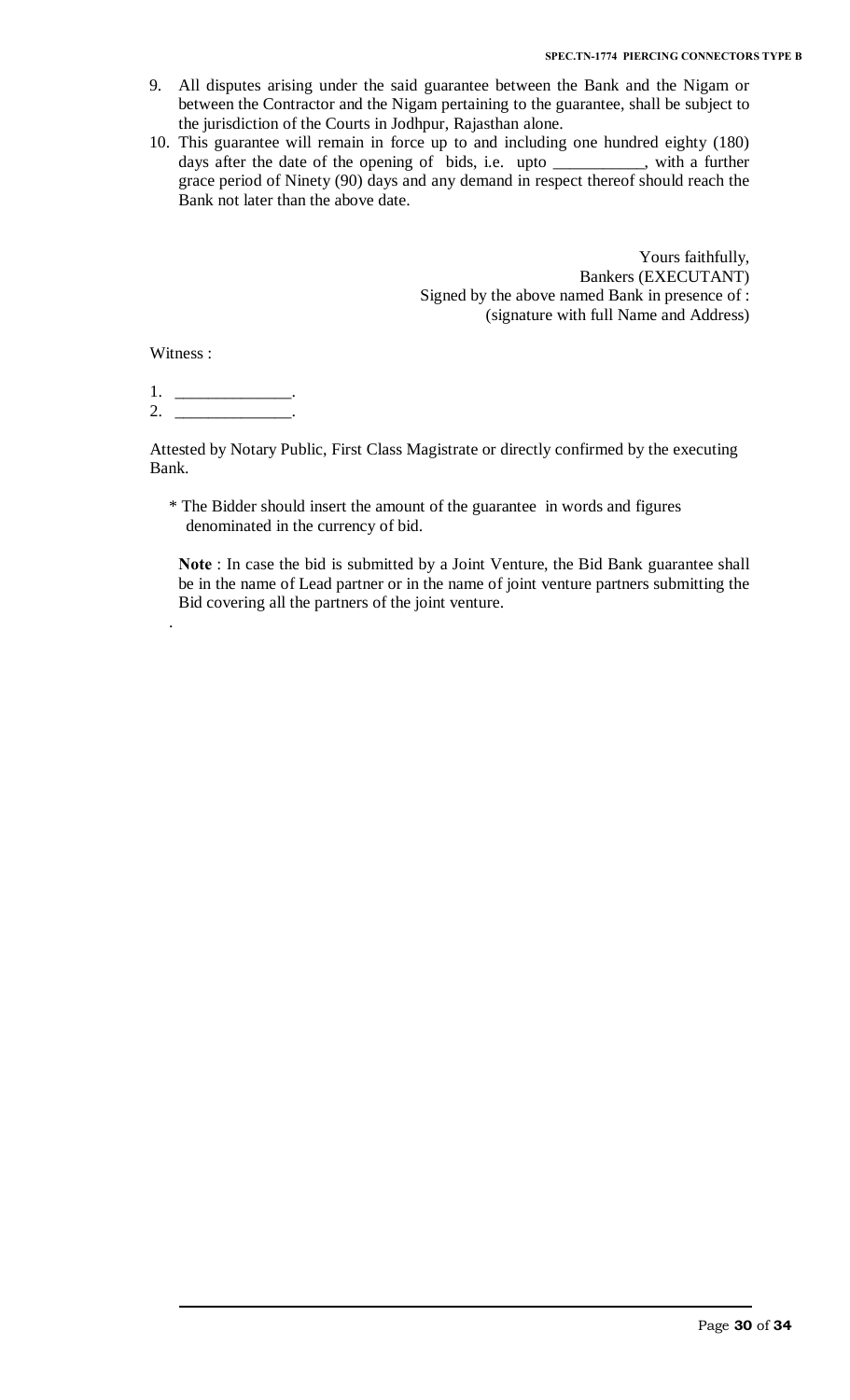# **Declaration by the Bidder**

**APPENDIX-B**

(On Rajasthan Non-Judicial Stamp Paper worth Rs.100/- + Surcharge on Stamp Paper as per rules)

In relation to my/ our bid submitted to SE (MM&C) JdVVNL, Jodhpur, For procurement of \_\_\_\_\_\_\_\_\_\_\_\_\_\_\_\_\_\_\_\_\_\_\_\_\_\_\_\_\_\_\_\_\_\_\_\_\_\_\_\_\_\_\_\_\_\_\_\_\_\_\_\_\_\_\_ in response to their notice inviting bids under TN- \_\_\_\_\_\_\_\_\_\_\_\_\_\_ I/We hereby declare that : -

We are qualified, not insolvent, not in receivership, not bankrupt or being wound up, not have affairs administered by a court or a judicial officers, not have business activities suspended, not blacklisted or debarred by any utility/ government agency, not have a conflict of interest.

Signed\_\_\_\_\_\_\_\_\_\_\_\_\_\_\_\_\_\_\_\_\_\_\_\_\_\_\_\_\_\_\_\_ Name\_\_\_\_\_\_\_\_\_\_\_\_\_\_\_\_\_\_\_\_\_\_\_\_\_\_

In the capacity of \_\_\_\_\_\_\_\_\_\_\_\_\_\_\_\_\_\_\_\_\_\_\_\_\_\_\_

Duly authorized to sign the bid for an on behalf of :

Dated on \_\_\_\_\_\_ day of \_\_\_\_\_\_\_\_\_\_\_\_\_\_\_\_

Corporate Seal \_\_\_\_\_\_\_\_\_\_\_\_\_\_\_\_\_\_\_\_\_\_\_\_\_\_\_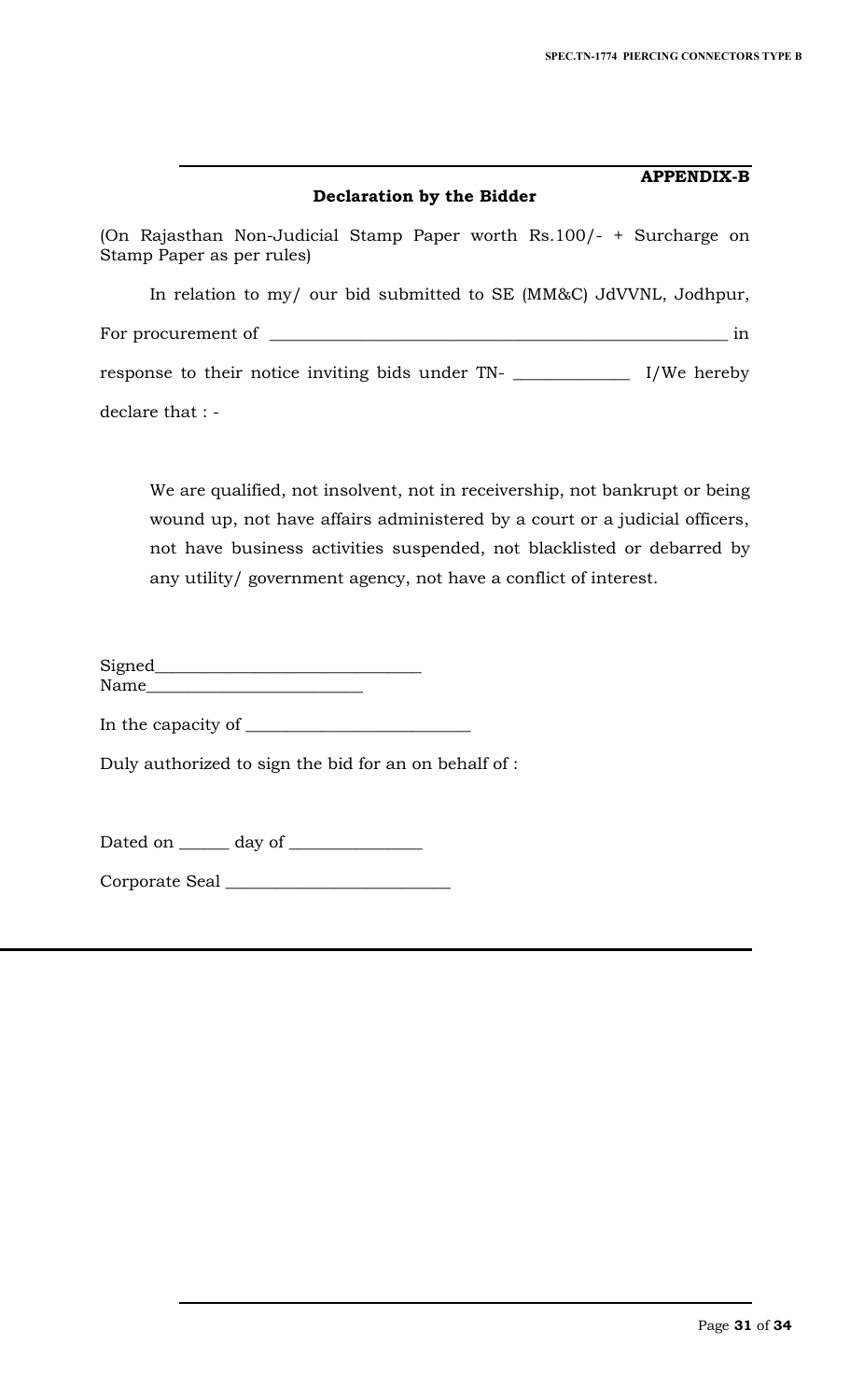# **SELF ATTESTED UNDERTAKING TO BE GIVEN ON FIRM'S LETTER HEAD**

 **We, the undersigned declare that:**

- **1. Our firm, its affiliates of subsidiaries including any subcontractor or suppliers for any part of the contract have not debarred by the state government or the procuring entity or a regulatory authority under any applicable law.**
- **2. We declare that we have complied with and shall continue to comply with the provision of the code of integrity including conflict of interest as specified for bidders in the RTPP Act 2012, RTPP Rules 2013 and the bidding document during the procurement process and execution of contract till completion of all our obligation under contract.**
- **3.** I/We possess the necessary professional, technical, financial and managerial resources and competence required by the bidding document issued by the procuring entity.
- **4.** I/We have fulfilled my/ our obligation to pay such of the taxes payable to the Union and the State Government or any local authority as specified in the bidding document.
- **5.** I/We are not insolvent, in receivership, bankrupt or being wound up, not have my/ our affairs administered by a court or a judicial officer, not have my/ our business activities suspended and not the subject of legal proceeding for any of the foregoing reasons.
- **6.** I/We do not have, and our directors and officers not have, been convicted of any criminal offence related to my/ our professional conduct or the making of false statements or misrepresentations as to my/ our qualifications to enter into a procurement contract within a period of three years preceding the commencement of this procurement process, or not have been otherwise disqualified pursuant to debarment proceedings.
- **7.** I/We do not have a conflict of interest as specified in the Act, Rules and the bidding document, which materially affects fair competition.

 **Firm's Name Seal & Signature**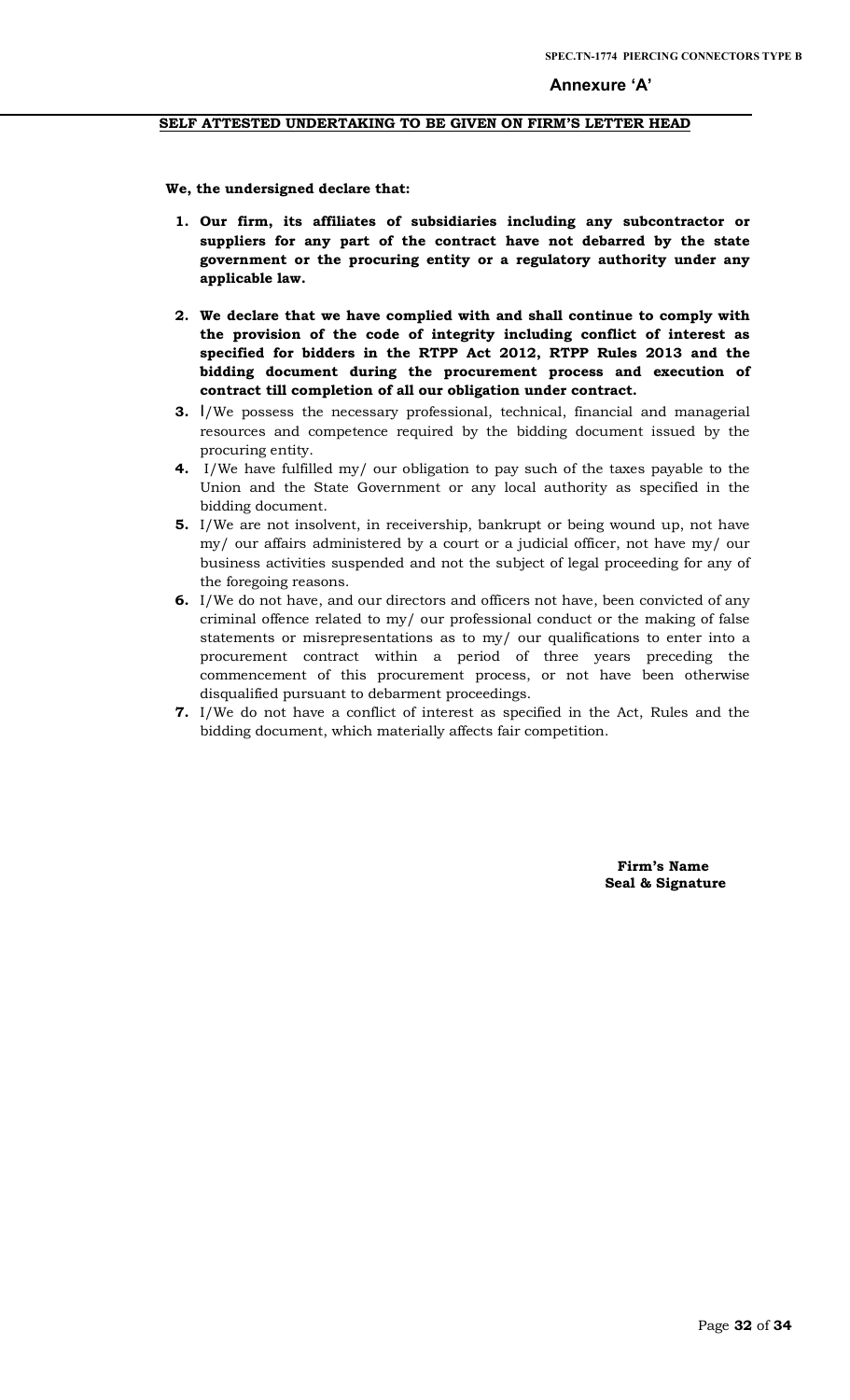**ANNEXURE-I**

# **UNDERTAKING FOR CA CERTIFICATE (TO BE FURNISHED ON NON-JUDICIAL STAMP WORTH Rs.100/- & DULY NOTARIZED)**

 I/WE UNDERTAKE THAT THE CA CERTIFICATE SUBMITTED AS PER THE REQUIREMENT OF PRE-QUALIFICATION REQUIREMENTS, FOR ADJUDGING THE PAST SUPPLIES ,UNDER THE SUBJECT TENDER, TN-\_**\_\_\_\_\_\_\_\_\_\_\_** , IS CORRECT AND I, UNDERSIGNED WILL BE SOLELY RESPONSIBLE FOR ANY DEVAITION/ DISCREPANCY/ IN-CORRECT INFORMATION , IF EVER NOTICED IN THE CA CERTIFICATE.

 FURHER, IN CASE, IF ANY DEVAITION/DISCREPANCY/IN-CORRECT INFORMATION IS NOTICED IN THE CA CERTIFICATE FURNISHED WITH THE BID, AT ANY STAGE DURING PROCESSING/ CURRENCY OF TENDER, DISCOM CAN TAKE THE ACTION AGAINST THE FIRM  $M/s$   $\sim$ 

AS PER THE RULES & REGULATIONS.

 **(SIGNATURE)** NAME & DESIGNATION WITH SEAL OF THE BIDDER